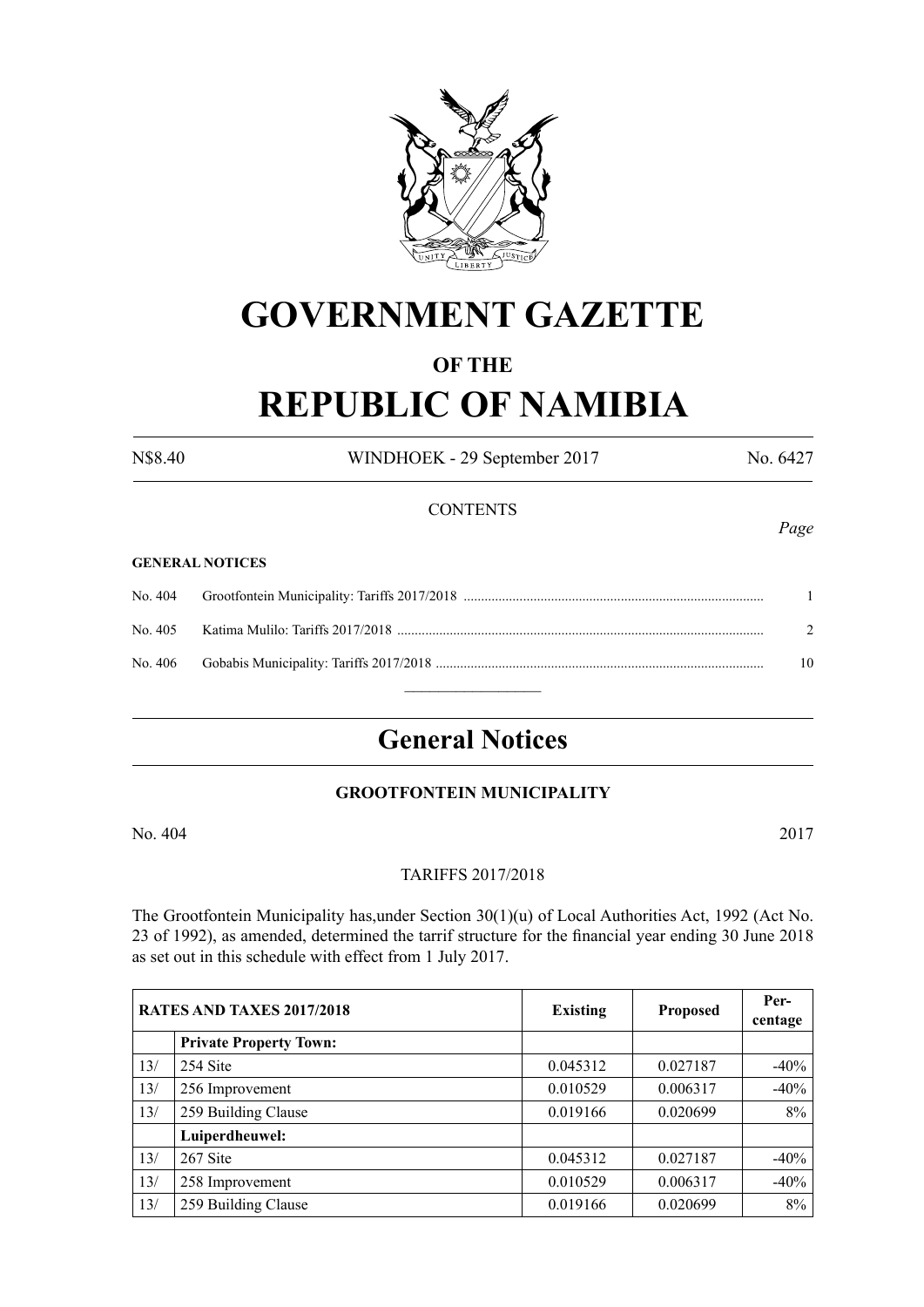|     | Omulunga:                                                                                 |                        |                                 |        |
|-----|-------------------------------------------------------------------------------------------|------------------------|---------------------------------|--------|
| 13/ | 335 Site                                                                                  | 0.045312               | 0.027187                        | $-40%$ |
| 13/ | 336 Improvement                                                                           | 0.010529               | 0.006317                        | $-40%$ |
| 13/ | 337 Building Clause                                                                       | 0.019166               | 0.020699                        | 8%     |
|     | <b>Central Authority 90%</b>                                                              |                        |                                 |        |
| 13/ | 264 Site                                                                                  | 0.049847               | 0.029908                        | $-40%$ |
| 13/ | 265 Improvement                                                                           | 0.041 350              | 0.024810                        | $-40%$ |
|     | <b>Central Authority 80%</b>                                                              |                        |                                 |        |
| 13/ | 266 Site                                                                                  | 0.054379               | 0.032627                        | $-40%$ |
| 13/ | 267 Improvements                                                                          | 0.015399               | 0.009239                        | $-40%$ |
|     | <b>Agriculture 25%</b>                                                                    |                        |                                 |        |
| 13/ | 268 Site                                                                                  | 0.0110452              | 0.00662712                      | $-40%$ |
| 13/ | 269 Improvements                                                                          | 0.0137959              | 0.00827754                      | $-40%$ |
|     | <b>Interim Valuations</b>                                                                 |                        |                                 |        |
|     | complete built, but not on the roll                                                       | (area built X<br>rate) | 1,800.00                        |        |
| 13/ | 271 Site                                                                                  |                        |                                 |        |
| 13/ | 272 Improvements                                                                          | 0.012252               | 0.01298712                      | 6%     |
|     | Undeveloped ervens for more than 2 years on<br>assesment rates                            |                        | Improvement<br>$=3x$ land value | $0\%$  |
|     | Undeveloped ervens for more than 2 years- (Levy for<br>every less than 500 m <sup>2</sup> | 140.00                 | 151.20                          | 8%     |
|     | Undeveloped ervens for more than 2 years Levy for<br>more than 500 $m2$ or part thereof   | 100.00                 | 108.00                          | 8%     |

### **CHAIRPERSON OF THE COUNCIL**

#### **KATIMA MULILO TOWN COUNCIL**

 $\overline{\phantom{a}}$  , where  $\overline{\phantom{a}}$ 

No. 405 2017

#### TARIFFS 2017/2018

The Katima Mulilo Town Council has under section 30(1) of the Local Authorities Act, 1992 (Act No. 23 of 1992) as amended, the charges fees, rates and other monies payable in respect of services rendered by the Council as set out in the schedule with.

| <b>Tariff Description</b>                        | <b>Existing</b><br><b>Tariff</b> | <b>Proposed</b><br><b>Tariff</b> | $\frac{0}{0}$<br>Increase/<br>(Decrease) |
|--------------------------------------------------|----------------------------------|----------------------------------|------------------------------------------|
| 1. Water Basic Charges                           |                                  |                                  |                                          |
| 1.1 Residential Consumers per month              | 56.75                            | 59.59                            | $5.00\%$                                 |
| 1.2 Business Consumers                           | 199.15                           | 209.11                           | 5.00%                                    |
| 1.3 Industrial Consumers                         | 199.15                           | 209.11                           | $5.00\%$                                 |
| 1.4 Governent offices and Institution Facilities | 199.15                           | 209.11                           | $5.00\%$                                 |
| 1.5 Churches and Charity Organisations           | 94.65                            | 99.38                            | $5.00\%$                                 |
| 2. Unit Charges                                  |                                  |                                  |                                          |
| 2.1 Residential Consumers                        | 12.10                            | 13.92                            | 15.04%                                   |
| 2.2 General Residential (Flats)                  | 12.10                            | 14.52                            | 20.00%                                   |
| 2.3 B & B and Guest House                        | 12.10                            | 14.28                            | 18.00%                                   |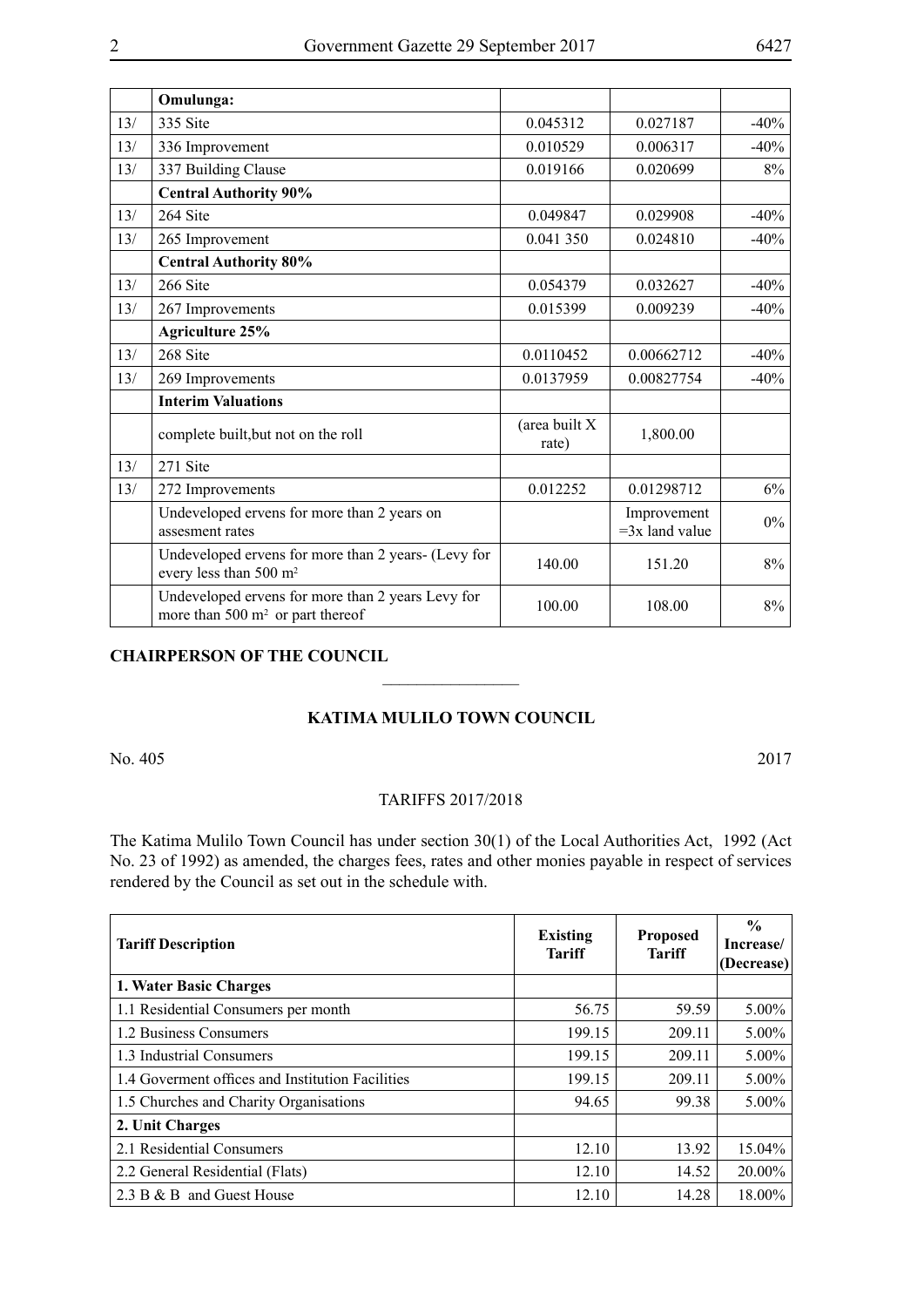| 2.4 Hotels                                       | 20.45    | 23.55    | 15.16%   |
|--------------------------------------------------|----------|----------|----------|
| 2.5 Old age/ Pensioners                          | 10.55    | 11.55    | 9.48%    |
| 2.6 Business Consumers                           | 20.45    | 23.52    | 15.01%   |
| 2.7 Industrial Consumers                         | 20.45    | 23.52    | 15.01%   |
| 2.8 Government Offices & Institutions Facilities | 20.45    | 23.52    | 15.01%   |
| 2.6 Churches and Charity Organisations           | 12.55    | 14.43    | 14.98%   |
| 2.9 Pre paid Water                               | 20.45    | 23.10    | 12.96%   |
| 2.10 Meatco abbators                             | 23.95    | 27.06    | 12.99%   |
| 2.11 Car wash                                    | 33.45    | 37.80    | 13.00%   |
| 3. Services Fees                                 |          |          |          |
| 3.1 Deposit -Residential                         | 680.00   | 700.00   | 2.94%    |
| 3.2 Deposit-all other Consumers                  | 2,000.00 | 2,000.00 | $0.00\%$ |
| 3.3 Deposit-All temporary Connections            | 3,000.00 | 3,000.00 | $0.00\%$ |
| 3.4 Connection Fees - Water pipe 20mm            | 2,000.00 | 2,000.00 | $0.00\%$ |
| 3.5 Water Pipe 25mm                              | 2,500.00 | 2,500.00 | $0.00\%$ |
| 3.6 Water Pipe 40mm                              | 2,800.00 | 2,800.00 | $0.00\%$ |
| 3.7 Water Pipe 50mm                              | 3,500.00 | 3,500.00 | $0.00\%$ |
| 3.8 Recconnection Fees                           | 165.05   | 173.30   | 5.00%    |
| 3.9 Disconnections Fees                          | 165.05   | 173.30   | 5.00%    |
| 3.10 Deposit _churches & Charity Organisations   | 680.00   | 725.00   | 6.62%    |
| 3.11 Illegal Water Connections                   | 2,000.00 | 2,000.00 | $0.00\%$ |
| 3.12 Pre Paid water meter                        | 2,500.00 | 2,500.00 | $0.00\%$ |
| 4. Call Out Fees                                 |          |          |          |
| 4.1 Repairing Water reticulation Consumer Fault  | 300.00   | 315.00   | 5.00%    |
| 4.2 Testing Water Meter                          | 50.00    | 53.75    | 7.50%    |
| 5. Domestic Garden Refuse Removal                |          |          |          |
| 5.1 Domestic Resuse Removal                      | 60.00    | 65.40    | $9.00\%$ |
| 5.2 Government offices                           | 585.00   | 614.25   | 5.00%    |
| 5.3 Institutions                                 | 700.00   | 735.00   | 5.00%    |
| 5.4 Formal Food Premises                         | 750.00   | 787.50   | 5.00%    |
| 5.5 Informal Food Premises                       | 195.00   | 205.00   | 5.13%    |
| 5.6 Other Business Trades                        | 700.00   | 735.00   | 5.00%    |
| 5.7 Non-Profit Making Organisations              | 72.00    | 80.00    | 11.11%   |
| <b>5.8 SMEs</b>                                  | 270.00   | 285.00   | 5.56%    |
| 5.9 Heavy Constructions Materials per Load       | 425.00   | 455.00   | 7.06%    |
| 5.10 Garden Refuse -Residential Basic            | 17.15    | 18.15    | 5.83%    |
| 5.11 Garden Refuse -Business Basic               | 28.45    | 30.15    | 5.98%    |
| 5.12 Refuse Removal for informal settlement      | 49.15    | 51.75    | 5.29%    |
| 6. Cutting and Removing of Trees                 |          |          |          |
| 6.1 Small Trees or bushes                        | 169.15   | 176.75   | 4.49%    |
| 6.2 Big Trees                                    | 350.00   | 375.00   | 7.14%    |
| 7. Sewerage                                      |          |          |          |
| 7.1 Sewerage Residential Basic per month         | 94.00    | 103.40   | 10.00%   |
| 7.2 Sewrage Business-Commercial                  | 360.00   | 414.00   | 15.00%   |
| 7.3 Sewerage-Industrial                          | 755.50   | 830.50   | 9.93%    |
| 7.4 Sewerage- Government Offices                 | 360.00   | 396.00   | 10.00%   |
| 7.5 Sewerage-institutions                        | 1,105.00 | 1,175.00 | 6.33%    |
| 7.6 Sewerage Connection                          | 500.00   | 525.75   | 5.15%    |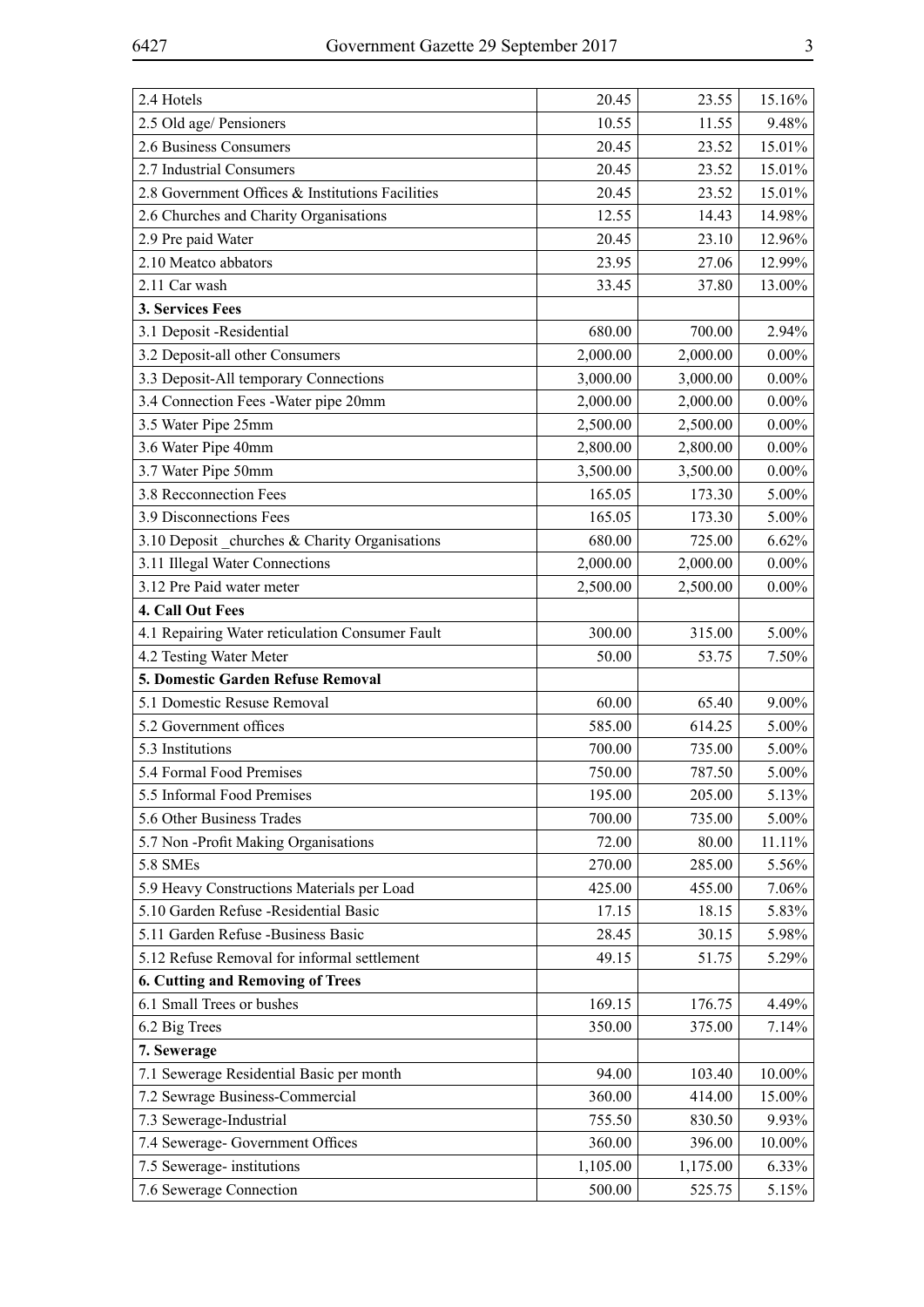| 7.7 Per additional toilet per month -Business           | 31.65                    | 32.85                    | 3.79%    |
|---------------------------------------------------------|--------------------------|--------------------------|----------|
| 7.8 Per additional toilet per month-school              | 18.75                    | 19.75                    | 5.33%    |
| 7.9 per additional toilet per month hotel               | 21.10                    | 22.15                    | 4.98%    |
| 7.10 Meatco abattoir                                    | 2,500.00                 | 2,675.00                 | 7.00%    |
| 7.11 Sewerage Connection where new services is needed   | Actual cost<br>plus 15%  |                          |          |
| 7.12 Non-Profit Making Organisations                    | 110.00                   | 118.00                   | 7.27%    |
| 8. Emptying septic tank                                 |                          |                          |          |
| 8.1 Pen-Urban areas and others                          | 8.50m plus<br>N\$ per Km | 8.50m plus<br>N\$ per Km |          |
| 8.2 Sewer Line Blockage                                 | 250.00 Plus<br>15%       | 250.00 Plus<br>15%       |          |
| 9. Fitness Certificates                                 |                          |                          |          |
| 9.1 Hawkers Per Year                                    | 270.00                   | 285.00                   | 5.56%    |
| 9.2 Other Business Traders                              | 765.00                   | 815.00                   | 6.54%    |
| 9.3 Formal food Premises                                | 880.00                   | 915.00                   | 3.98%    |
| 9.4 Informal food Premises                              | 355.00                   | 375.00                   | 5.63%    |
| 9.5 Occupations                                         | 595.00                   | 625.00                   | 5.04%    |
| <b>9.6 SMEs</b>                                         | 412.00                   | 435.00                   | 5.58%    |
| 10. Registration of Business                            | 410.00                   | 425.00                   | $3.66\%$ |
| 10.1 Other Business Traders                             | 1,265.00                 | 1,345.00                 | 6.32%    |
| 10.2 Occupations                                        | 885.00                   | 925.00                   | 4.52%    |
| 10.3 Formal Food Premises                               | 1,265.00                 | 1,345.00                 | 6.32%    |
| 10.4 Informal Food Premises                             | 575.00                   | 615.00                   | 6.96%    |
| 10.5 SMEs                                               | 635.00                   | 675.00                   | 6.30%    |
| 10.6 Hawkers                                            | 286.00                   | 298.00                   | 4.20%    |
| 10.7 Inspection by Health staff per year                | 115.00                   | 122.00                   | $6.09\%$ |
| 10.8 Marketers fees                                     | 240.00                   | 255.00                   | 6.25%    |
| 11. Land Tariffs Rates (N\$ Per M) <sup>2</sup>         |                          |                          |          |
| 11.1 Residential                                        |                          |                          |          |
| 11.2 Plots on the water front (Serviced)                | 100.00                   | 100.00                   | $0.00\%$ |
| 11.3 Plots on the water front (Unserviced)              | 60.00                    | 60.00                    | $0.00\%$ |
| 11.4 River Side serviced                                | 90.00                    | 90.00                    | $0.00\%$ |
| 11.5 River Side unserviced                              | 50.00                    | 50.00                    | $0.00\%$ |
| 11.6 Plots in Boma and Upper Newlook                    | 80.00                    | 80.00                    | $0.00\%$ |
| 11.7 Plots in Soweto and Nambweza Locations             | 60.00                    | 60.00                    | $0.00\%$ |
| 11.8 Other Residential Serviced                         | 50.00                    | 50.00                    | $0.00\%$ |
| 11.9 Other Residential UnServiced                       | 40.00                    | 40.00                    | $0.00\%$ |
| 11.10 Upgraded formalised Plots serviced                | 35.00                    | 35.00                    | $0.00\%$ |
| 11.11 Upgraded formalised Plots unserviced              | 20.00                    | 20.00                    | $0.00\%$ |
| 11.12 Nampower                                          | 70.00                    | 70.00                    | $0.00\%$ |
| 12. Commercial /Business                                |                          |                          |          |
| 12.1 On the riverbank (proclaimed                       | 150.00                   | 150.00                   | $0.00\%$ |
| 12.2 On the CBD (block 326 and Hage Geingob Street      | 120.00                   | 120.00                   | $0.00\%$ |
| 12.3 Rest of CBD (Town Centre)                          | 80.00                    | 80.00                    | $0.00\%$ |
| 12.4 Satellite Commercial Centre (within Neighbourhoods | 80.00                    | 80.00                    | $0.00\%$ |
| 13. Industrial                                          |                          |                          |          |
| 13.1 Along Mapacha road (either Side of the road)       | 130.00                   | 130.00                   | $0.00\%$ |
| 13.2 Off Mapacha Road (within the main industrial)      | 100.00                   | 100.00                   | $0.00\%$ |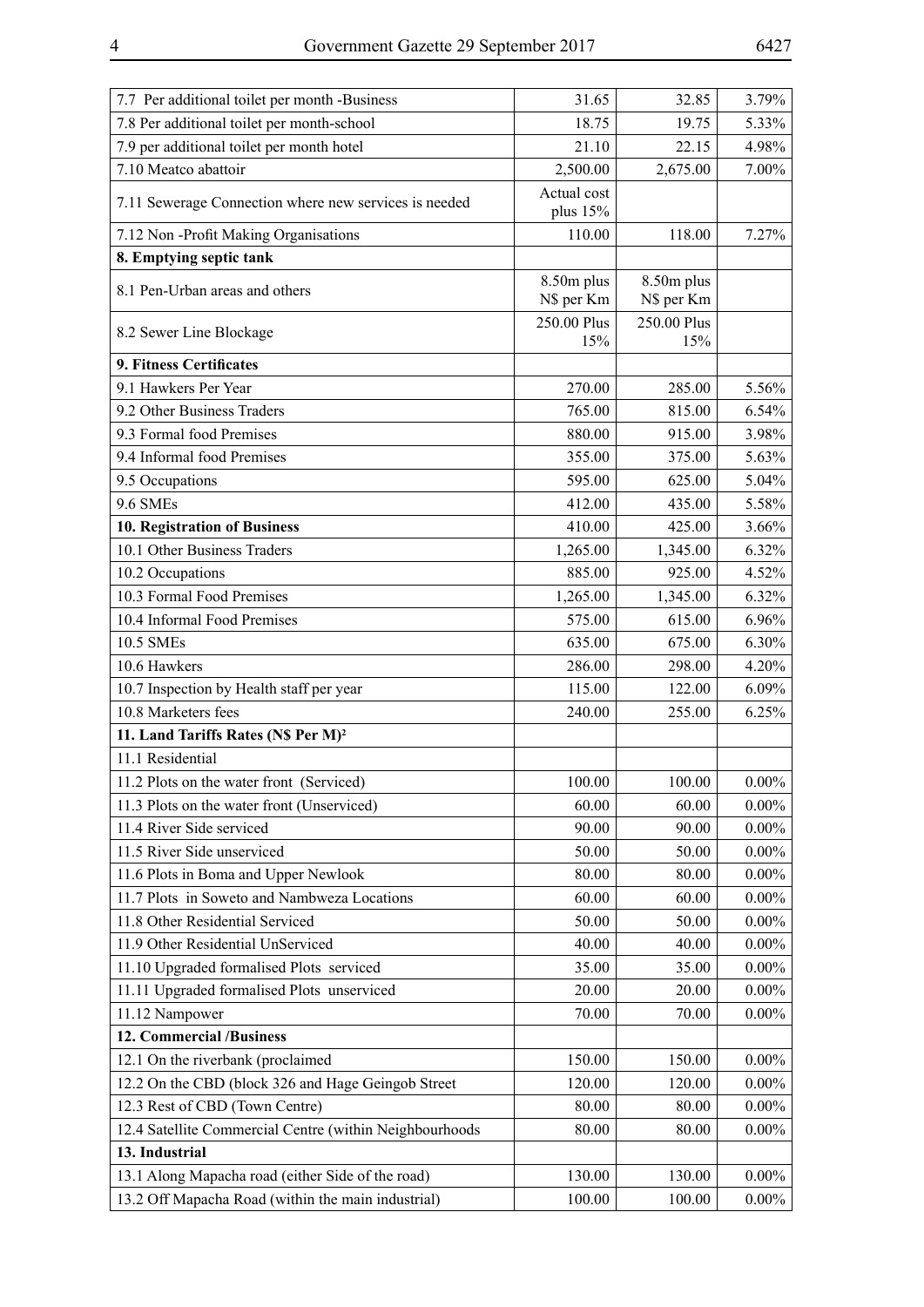| 13.3 Light industrial (outside the main industrial park)                    | 120.00          | 120.00          | $0.00\%$ |
|-----------------------------------------------------------------------------|-----------------|-----------------|----------|
| 14. Institutional (Public)                                                  |                 |                 |          |
|                                                                             | Less $20%$      | Less $20%$      |          |
| 14.1 Public Institutional (20% of the area tariff)                          | Of the Area     | Of the Area     |          |
|                                                                             | Tariff          | Tariff          |          |
| 14.2 Private Institutional (50% of the area tariff)                         | Plus 50% of     | Plus 50% of     |          |
|                                                                             | the area tariff | the area tariff |          |
| 15. Residential                                                             |                 |                 |          |
| 15.1 On improvement (e.g site value X rate (tariff) divided by              | 0.002           | 0.001819        | 7.00%    |
| 12 months                                                                   |                 |                 |          |
| 15.2 Land Value                                                             | 0.037           | 0.03959         | 7.00%    |
| 15.3 Boma: Land Value                                                       | 0.025           | 0.02675         | 7.00%    |
| 15.4 Nambweza: Land Value                                                   | 0.030           | 0.0321          | 7.00%    |
| 15.5 Ngweze:land value                                                      | 0.030           | 0.0321          | 7.00%    |
| 15.6 Part of Newlook along Malena                                           | 0.025           | 0.02675         | $7.00\%$ |
| 16. Business                                                                |                 |                 |          |
| 16.1 On improvement (e.g site value X rate (tariff) divided by<br>12 months | 0.0070          | 0.00749         | 7.00%    |
| 16.2 Land Value                                                             | 0.034           | 0.03638         | 7.00%    |
| 17. Industrial                                                              |                 |                 |          |
| 17.1 On improvement (e.g site value X rate (tariff) divided by              |                 |                 |          |
| 12 months                                                                   | 0.0070          | 0.00749         | 7.00%    |
| 17.2 Land Value                                                             | 0.025           | 0.02675         | 7.00%    |
| 17. Government/Institutions                                                 |                 |                 |          |
| 17.1 On improvement (e.g site value X rate (tariff) divided by              |                 |                 |          |
| 12 months                                                                   | 0.007           | 0.006955        | 7.00%    |
| 17.2 Land Value                                                             | 0.032           | 0.03424         | 7.00%    |
| 18. Building plan Copies                                                    |                 |                 |          |
| 18.1 A0 per copy                                                            | 100.00          | 100.00          | $0.00\%$ |
| 18.2 A1 per copy                                                            | 70.00           | 70.00           | $0.00\%$ |
| 18.3 A2 per copy                                                            | 50.00           | 50.00           | $0.00\%$ |
| 18.4 A3 per copy                                                            | 45.00           | 45.00           | $0.00\%$ |
| 18.5 A4 per copy                                                            | 35.00           | 35.00           | $0.00\%$ |
| 18.5 A4 per copy                                                            | 35.00           | 35.00           | $0.00\%$ |
| 18,60 Siteplan copy                                                         | 10.00           | 10.00           | $0.00\%$ |
| 19. Approval of Building Plans                                              |                 |                 |          |
| 19.0 Plan submission fee                                                    | 50.00           | 70.00           | $0.00\%$ |
| 19.1 Informal Residential                                                   |                 |                 |          |
| a) Building per $m2$                                                        | 3.00            | 3.80            | $0.00\%$ |
| b) Boundary wall per metre run                                              | 2.00            | 3.00            | $0.00\%$ |
| 19.2 formal Residential                                                     |                 |                 |          |
| a) Building per m <sup>2</sup>                                              | 5.00            | 5.65            | $0.00\%$ |
| b) Boundary wall per metre run                                              | 4.00            | 5.50            | $0.00\%$ |
| 19.3 Institutional and Local Business                                       |                 |                 |          |
| a) Building per $m2$                                                        | 6.00            | 10.00           | $0.00\%$ |
| b) Boundary wall per metre run                                              | 5.00            | 7.50            | $0.00\%$ |
| 19.4 High Income 150m <sup>2</sup> and above                                |                 |                 |          |
| a) Building per $m2$                                                        | 6.00            | 10.00           | $0.00\%$ |
| b) Boundary wall per metre run                                              | 5.00            | 7.50            | $0.00\%$ |
|                                                                             |                 |                 |          |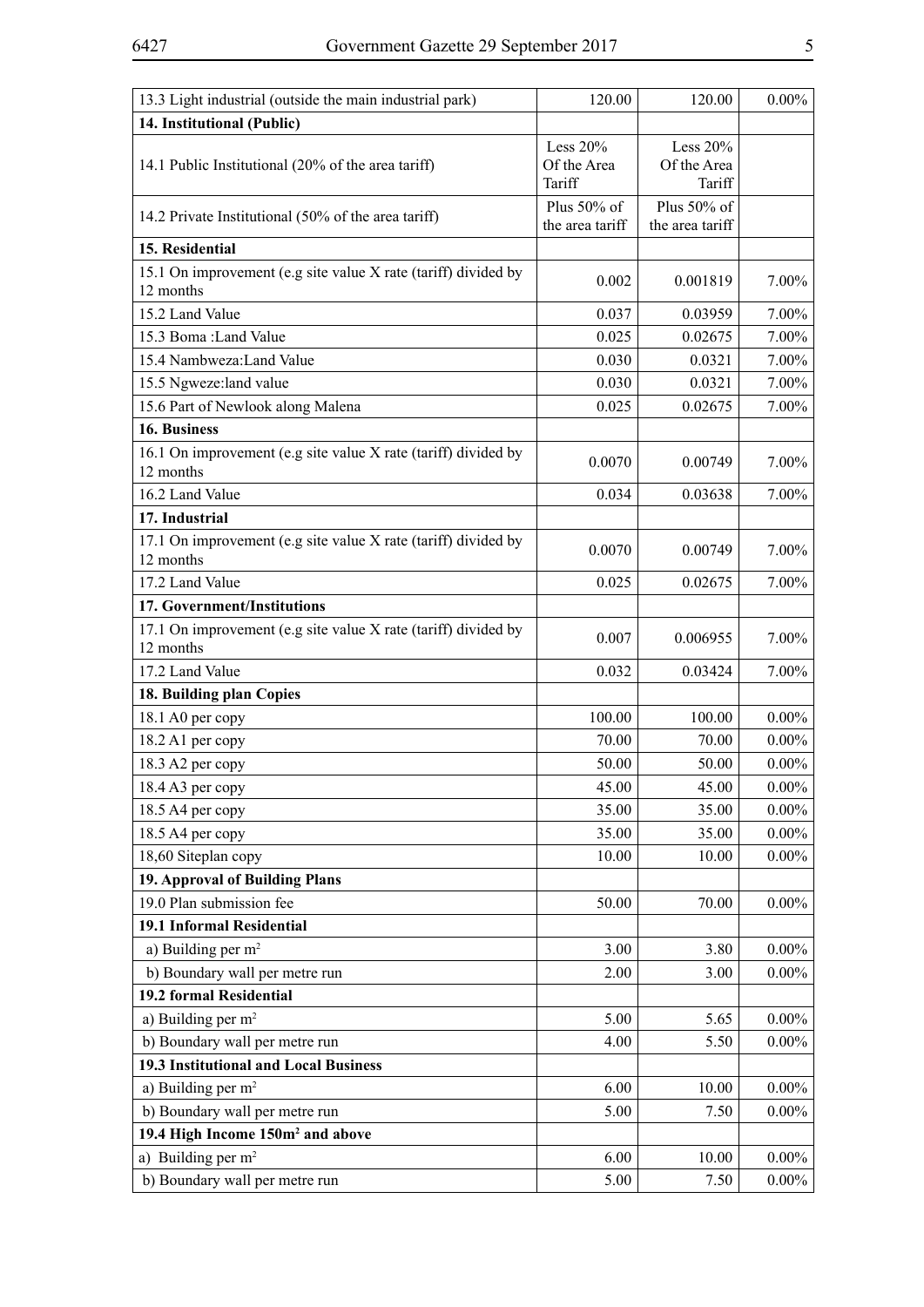| 19.5.1 Plan submission fee<br>$0.00\%$<br>100.00<br>150.00<br>a) Building per $m2$<br>7.00<br>$0.00\%$<br>10.00<br>b) Boundary wall per metre run<br>6.67%<br>6.00<br>6.40<br>19.6 Construction without approved plan<br>3,000.00<br>$0.00\%$<br>3,000.00<br>$3001 + 300$<br>$3001 + 300$ per<br>$0.00\%$<br>19.7 Excavation on Municipal land without permission<br>square<br>per square<br>19.8 Changing landuse without permission<br>5,000.00<br>5,000.00<br>$0.00\%$<br>19.9 Erection of boundary wall or building without pegs being<br>5,000.00<br>5,000.00<br>$0.00\%$<br>identified<br>19.10 Re-identifying pegs<br>$0.00\%$<br>100 per peg<br>100 per peg<br>As per Land<br>As per Land<br>$0.00\%$<br>19.11 Replace peg(Per peg)<br><b>Survey Act</b><br><b>Survey Act</b><br>20. Sales of properties<br>20.1 Advertisement cost<br>500.00<br>$0.00\%$<br>500.00<br>20.2 Clearance /Valuation Certifictes<br>125.00<br>125.00<br>$0.00\%$<br>5% of the<br>5% of the<br>20.3 Dishonored Cheque (5% of the amount)<br>$0.00\%$<br>amount<br>amount<br>20,4 Confirmation Letters<br>$0.00\%$<br>21. Town Maps<br>Coloured<br>21.1 A0 (colour)<br>$0.00\%$<br>80.00<br>80.00<br>21.2 A0 (black/white)<br>$0.00\%$<br>66.00<br>66.00<br>21.3 A1 (colour)<br>40.00<br>$0.00\%$<br>40.00<br>21.4 A1 (black/white)<br>32.00<br>$0.00\%$<br>32.00<br>21.5 A2 (colour)<br>$0.00\%$<br>20.00<br>20.00<br>21.6 A2 (black/white)<br>$0.00\%$<br>16.00<br>16.00<br>$21.7 A3$ (colour)<br>10.00<br>$0.00\%$<br>10.00<br>21.8 A3 (black/white)<br>$0.00\%$<br>8.00<br>8.00<br>21.9 A4 (colour)<br>$0.00\%$<br>5.00<br>5.00<br>$0.00\%$<br>21.10 A4 (black/white)<br>4.00<br>4.00<br>22. Grave Space<br>22.1 Child<br>230.00<br>250.00<br>8.70%<br>22.2 Adult<br>350.00<br>380.00<br>8.57%<br>23. Rental of Council Properties<br>23.1 Former LA hall-Meeting per day<br>450.00<br>$0.00\%$<br>450.00<br>23.2 Former LA hall-Recreaton per day<br>600.00<br>$0.00\%$<br>600.00<br>23.3 Former LA hall -Exans per day<br>350.00<br>350.00<br>$0.00\%$<br>7.23%<br>23.4 Ngweze Community hall-meeting per day<br>415.00<br>445.00<br>23.5 Ngweze Community hall-Recreation per day<br>675.00<br>715.00<br>5.93%<br>23.6 Ngweze Community hall exam per day<br>615.00<br>615.00<br>$0.00\%$<br>23.7 Council Chamber Hall<br>365.00<br>$0.00\%$<br>365.00<br>23.8 Katima Technical Center<br>700.00<br>14.29%<br>800.00<br>24. Council Houses<br>24.1 Boma and \new-look (Big Houses per month)<br>1,000.00<br>$0.00\%$<br>1,000.00<br>24.2 Other Locations<br>600.00<br>600.00<br>$0.00\%$<br>25. Dog Tax<br>25.1 Impoundment per dog per day<br>$0.00\%$<br>250.00<br>250.00<br>25.2 Every first and second male dog or Spayed bitch<br>20.00<br>$0.00\%$<br>20.00 | 19.5 Industrial and Commercial All types of Business |  |  |
|------------------------------------------------------------------------------------------------------------------------------------------------------------------------------------------------------------------------------------------------------------------------------------------------------------------------------------------------------------------------------------------------------------------------------------------------------------------------------------------------------------------------------------------------------------------------------------------------------------------------------------------------------------------------------------------------------------------------------------------------------------------------------------------------------------------------------------------------------------------------------------------------------------------------------------------------------------------------------------------------------------------------------------------------------------------------------------------------------------------------------------------------------------------------------------------------------------------------------------------------------------------------------------------------------------------------------------------------------------------------------------------------------------------------------------------------------------------------------------------------------------------------------------------------------------------------------------------------------------------------------------------------------------------------------------------------------------------------------------------------------------------------------------------------------------------------------------------------------------------------------------------------------------------------------------------------------------------------------------------------------------------------------------------------------------------------------------------------------------------------------------------------------------------------------------------------------------------------------------------------------------------------------------------------------------------------------------------------------------------------------------------------------------------------------------------------------------------------------------------------------------------------------------------------------------------------------------------------------------------------------------------------------------------------------------------------------------------------------------------------------------|------------------------------------------------------|--|--|
|                                                                                                                                                                                                                                                                                                                                                                                                                                                                                                                                                                                                                                                                                                                                                                                                                                                                                                                                                                                                                                                                                                                                                                                                                                                                                                                                                                                                                                                                                                                                                                                                                                                                                                                                                                                                                                                                                                                                                                                                                                                                                                                                                                                                                                                                                                                                                                                                                                                                                                                                                                                                                                                                                                                                                            |                                                      |  |  |
|                                                                                                                                                                                                                                                                                                                                                                                                                                                                                                                                                                                                                                                                                                                                                                                                                                                                                                                                                                                                                                                                                                                                                                                                                                                                                                                                                                                                                                                                                                                                                                                                                                                                                                                                                                                                                                                                                                                                                                                                                                                                                                                                                                                                                                                                                                                                                                                                                                                                                                                                                                                                                                                                                                                                                            |                                                      |  |  |
|                                                                                                                                                                                                                                                                                                                                                                                                                                                                                                                                                                                                                                                                                                                                                                                                                                                                                                                                                                                                                                                                                                                                                                                                                                                                                                                                                                                                                                                                                                                                                                                                                                                                                                                                                                                                                                                                                                                                                                                                                                                                                                                                                                                                                                                                                                                                                                                                                                                                                                                                                                                                                                                                                                                                                            |                                                      |  |  |
|                                                                                                                                                                                                                                                                                                                                                                                                                                                                                                                                                                                                                                                                                                                                                                                                                                                                                                                                                                                                                                                                                                                                                                                                                                                                                                                                                                                                                                                                                                                                                                                                                                                                                                                                                                                                                                                                                                                                                                                                                                                                                                                                                                                                                                                                                                                                                                                                                                                                                                                                                                                                                                                                                                                                                            |                                                      |  |  |
|                                                                                                                                                                                                                                                                                                                                                                                                                                                                                                                                                                                                                                                                                                                                                                                                                                                                                                                                                                                                                                                                                                                                                                                                                                                                                                                                                                                                                                                                                                                                                                                                                                                                                                                                                                                                                                                                                                                                                                                                                                                                                                                                                                                                                                                                                                                                                                                                                                                                                                                                                                                                                                                                                                                                                            |                                                      |  |  |
|                                                                                                                                                                                                                                                                                                                                                                                                                                                                                                                                                                                                                                                                                                                                                                                                                                                                                                                                                                                                                                                                                                                                                                                                                                                                                                                                                                                                                                                                                                                                                                                                                                                                                                                                                                                                                                                                                                                                                                                                                                                                                                                                                                                                                                                                                                                                                                                                                                                                                                                                                                                                                                                                                                                                                            |                                                      |  |  |
|                                                                                                                                                                                                                                                                                                                                                                                                                                                                                                                                                                                                                                                                                                                                                                                                                                                                                                                                                                                                                                                                                                                                                                                                                                                                                                                                                                                                                                                                                                                                                                                                                                                                                                                                                                                                                                                                                                                                                                                                                                                                                                                                                                                                                                                                                                                                                                                                                                                                                                                                                                                                                                                                                                                                                            |                                                      |  |  |
|                                                                                                                                                                                                                                                                                                                                                                                                                                                                                                                                                                                                                                                                                                                                                                                                                                                                                                                                                                                                                                                                                                                                                                                                                                                                                                                                                                                                                                                                                                                                                                                                                                                                                                                                                                                                                                                                                                                                                                                                                                                                                                                                                                                                                                                                                                                                                                                                                                                                                                                                                                                                                                                                                                                                                            |                                                      |  |  |
|                                                                                                                                                                                                                                                                                                                                                                                                                                                                                                                                                                                                                                                                                                                                                                                                                                                                                                                                                                                                                                                                                                                                                                                                                                                                                                                                                                                                                                                                                                                                                                                                                                                                                                                                                                                                                                                                                                                                                                                                                                                                                                                                                                                                                                                                                                                                                                                                                                                                                                                                                                                                                                                                                                                                                            |                                                      |  |  |
|                                                                                                                                                                                                                                                                                                                                                                                                                                                                                                                                                                                                                                                                                                                                                                                                                                                                                                                                                                                                                                                                                                                                                                                                                                                                                                                                                                                                                                                                                                                                                                                                                                                                                                                                                                                                                                                                                                                                                                                                                                                                                                                                                                                                                                                                                                                                                                                                                                                                                                                                                                                                                                                                                                                                                            |                                                      |  |  |
|                                                                                                                                                                                                                                                                                                                                                                                                                                                                                                                                                                                                                                                                                                                                                                                                                                                                                                                                                                                                                                                                                                                                                                                                                                                                                                                                                                                                                                                                                                                                                                                                                                                                                                                                                                                                                                                                                                                                                                                                                                                                                                                                                                                                                                                                                                                                                                                                                                                                                                                                                                                                                                                                                                                                                            |                                                      |  |  |
|                                                                                                                                                                                                                                                                                                                                                                                                                                                                                                                                                                                                                                                                                                                                                                                                                                                                                                                                                                                                                                                                                                                                                                                                                                                                                                                                                                                                                                                                                                                                                                                                                                                                                                                                                                                                                                                                                                                                                                                                                                                                                                                                                                                                                                                                                                                                                                                                                                                                                                                                                                                                                                                                                                                                                            |                                                      |  |  |
|                                                                                                                                                                                                                                                                                                                                                                                                                                                                                                                                                                                                                                                                                                                                                                                                                                                                                                                                                                                                                                                                                                                                                                                                                                                                                                                                                                                                                                                                                                                                                                                                                                                                                                                                                                                                                                                                                                                                                                                                                                                                                                                                                                                                                                                                                                                                                                                                                                                                                                                                                                                                                                                                                                                                                            |                                                      |  |  |
|                                                                                                                                                                                                                                                                                                                                                                                                                                                                                                                                                                                                                                                                                                                                                                                                                                                                                                                                                                                                                                                                                                                                                                                                                                                                                                                                                                                                                                                                                                                                                                                                                                                                                                                                                                                                                                                                                                                                                                                                                                                                                                                                                                                                                                                                                                                                                                                                                                                                                                                                                                                                                                                                                                                                                            |                                                      |  |  |
|                                                                                                                                                                                                                                                                                                                                                                                                                                                                                                                                                                                                                                                                                                                                                                                                                                                                                                                                                                                                                                                                                                                                                                                                                                                                                                                                                                                                                                                                                                                                                                                                                                                                                                                                                                                                                                                                                                                                                                                                                                                                                                                                                                                                                                                                                                                                                                                                                                                                                                                                                                                                                                                                                                                                                            |                                                      |  |  |
|                                                                                                                                                                                                                                                                                                                                                                                                                                                                                                                                                                                                                                                                                                                                                                                                                                                                                                                                                                                                                                                                                                                                                                                                                                                                                                                                                                                                                                                                                                                                                                                                                                                                                                                                                                                                                                                                                                                                                                                                                                                                                                                                                                                                                                                                                                                                                                                                                                                                                                                                                                                                                                                                                                                                                            |                                                      |  |  |
|                                                                                                                                                                                                                                                                                                                                                                                                                                                                                                                                                                                                                                                                                                                                                                                                                                                                                                                                                                                                                                                                                                                                                                                                                                                                                                                                                                                                                                                                                                                                                                                                                                                                                                                                                                                                                                                                                                                                                                                                                                                                                                                                                                                                                                                                                                                                                                                                                                                                                                                                                                                                                                                                                                                                                            |                                                      |  |  |
|                                                                                                                                                                                                                                                                                                                                                                                                                                                                                                                                                                                                                                                                                                                                                                                                                                                                                                                                                                                                                                                                                                                                                                                                                                                                                                                                                                                                                                                                                                                                                                                                                                                                                                                                                                                                                                                                                                                                                                                                                                                                                                                                                                                                                                                                                                                                                                                                                                                                                                                                                                                                                                                                                                                                                            |                                                      |  |  |
|                                                                                                                                                                                                                                                                                                                                                                                                                                                                                                                                                                                                                                                                                                                                                                                                                                                                                                                                                                                                                                                                                                                                                                                                                                                                                                                                                                                                                                                                                                                                                                                                                                                                                                                                                                                                                                                                                                                                                                                                                                                                                                                                                                                                                                                                                                                                                                                                                                                                                                                                                                                                                                                                                                                                                            |                                                      |  |  |
|                                                                                                                                                                                                                                                                                                                                                                                                                                                                                                                                                                                                                                                                                                                                                                                                                                                                                                                                                                                                                                                                                                                                                                                                                                                                                                                                                                                                                                                                                                                                                                                                                                                                                                                                                                                                                                                                                                                                                                                                                                                                                                                                                                                                                                                                                                                                                                                                                                                                                                                                                                                                                                                                                                                                                            |                                                      |  |  |
|                                                                                                                                                                                                                                                                                                                                                                                                                                                                                                                                                                                                                                                                                                                                                                                                                                                                                                                                                                                                                                                                                                                                                                                                                                                                                                                                                                                                                                                                                                                                                                                                                                                                                                                                                                                                                                                                                                                                                                                                                                                                                                                                                                                                                                                                                                                                                                                                                                                                                                                                                                                                                                                                                                                                                            |                                                      |  |  |
|                                                                                                                                                                                                                                                                                                                                                                                                                                                                                                                                                                                                                                                                                                                                                                                                                                                                                                                                                                                                                                                                                                                                                                                                                                                                                                                                                                                                                                                                                                                                                                                                                                                                                                                                                                                                                                                                                                                                                                                                                                                                                                                                                                                                                                                                                                                                                                                                                                                                                                                                                                                                                                                                                                                                                            |                                                      |  |  |
|                                                                                                                                                                                                                                                                                                                                                                                                                                                                                                                                                                                                                                                                                                                                                                                                                                                                                                                                                                                                                                                                                                                                                                                                                                                                                                                                                                                                                                                                                                                                                                                                                                                                                                                                                                                                                                                                                                                                                                                                                                                                                                                                                                                                                                                                                                                                                                                                                                                                                                                                                                                                                                                                                                                                                            |                                                      |  |  |
|                                                                                                                                                                                                                                                                                                                                                                                                                                                                                                                                                                                                                                                                                                                                                                                                                                                                                                                                                                                                                                                                                                                                                                                                                                                                                                                                                                                                                                                                                                                                                                                                                                                                                                                                                                                                                                                                                                                                                                                                                                                                                                                                                                                                                                                                                                                                                                                                                                                                                                                                                                                                                                                                                                                                                            |                                                      |  |  |
|                                                                                                                                                                                                                                                                                                                                                                                                                                                                                                                                                                                                                                                                                                                                                                                                                                                                                                                                                                                                                                                                                                                                                                                                                                                                                                                                                                                                                                                                                                                                                                                                                                                                                                                                                                                                                                                                                                                                                                                                                                                                                                                                                                                                                                                                                                                                                                                                                                                                                                                                                                                                                                                                                                                                                            |                                                      |  |  |
|                                                                                                                                                                                                                                                                                                                                                                                                                                                                                                                                                                                                                                                                                                                                                                                                                                                                                                                                                                                                                                                                                                                                                                                                                                                                                                                                                                                                                                                                                                                                                                                                                                                                                                                                                                                                                                                                                                                                                                                                                                                                                                                                                                                                                                                                                                                                                                                                                                                                                                                                                                                                                                                                                                                                                            |                                                      |  |  |
|                                                                                                                                                                                                                                                                                                                                                                                                                                                                                                                                                                                                                                                                                                                                                                                                                                                                                                                                                                                                                                                                                                                                                                                                                                                                                                                                                                                                                                                                                                                                                                                                                                                                                                                                                                                                                                                                                                                                                                                                                                                                                                                                                                                                                                                                                                                                                                                                                                                                                                                                                                                                                                                                                                                                                            |                                                      |  |  |
|                                                                                                                                                                                                                                                                                                                                                                                                                                                                                                                                                                                                                                                                                                                                                                                                                                                                                                                                                                                                                                                                                                                                                                                                                                                                                                                                                                                                                                                                                                                                                                                                                                                                                                                                                                                                                                                                                                                                                                                                                                                                                                                                                                                                                                                                                                                                                                                                                                                                                                                                                                                                                                                                                                                                                            |                                                      |  |  |
|                                                                                                                                                                                                                                                                                                                                                                                                                                                                                                                                                                                                                                                                                                                                                                                                                                                                                                                                                                                                                                                                                                                                                                                                                                                                                                                                                                                                                                                                                                                                                                                                                                                                                                                                                                                                                                                                                                                                                                                                                                                                                                                                                                                                                                                                                                                                                                                                                                                                                                                                                                                                                                                                                                                                                            |                                                      |  |  |
|                                                                                                                                                                                                                                                                                                                                                                                                                                                                                                                                                                                                                                                                                                                                                                                                                                                                                                                                                                                                                                                                                                                                                                                                                                                                                                                                                                                                                                                                                                                                                                                                                                                                                                                                                                                                                                                                                                                                                                                                                                                                                                                                                                                                                                                                                                                                                                                                                                                                                                                                                                                                                                                                                                                                                            |                                                      |  |  |
|                                                                                                                                                                                                                                                                                                                                                                                                                                                                                                                                                                                                                                                                                                                                                                                                                                                                                                                                                                                                                                                                                                                                                                                                                                                                                                                                                                                                                                                                                                                                                                                                                                                                                                                                                                                                                                                                                                                                                                                                                                                                                                                                                                                                                                                                                                                                                                                                                                                                                                                                                                                                                                                                                                                                                            |                                                      |  |  |
|                                                                                                                                                                                                                                                                                                                                                                                                                                                                                                                                                                                                                                                                                                                                                                                                                                                                                                                                                                                                                                                                                                                                                                                                                                                                                                                                                                                                                                                                                                                                                                                                                                                                                                                                                                                                                                                                                                                                                                                                                                                                                                                                                                                                                                                                                                                                                                                                                                                                                                                                                                                                                                                                                                                                                            |                                                      |  |  |
|                                                                                                                                                                                                                                                                                                                                                                                                                                                                                                                                                                                                                                                                                                                                                                                                                                                                                                                                                                                                                                                                                                                                                                                                                                                                                                                                                                                                                                                                                                                                                                                                                                                                                                                                                                                                                                                                                                                                                                                                                                                                                                                                                                                                                                                                                                                                                                                                                                                                                                                                                                                                                                                                                                                                                            |                                                      |  |  |
|                                                                                                                                                                                                                                                                                                                                                                                                                                                                                                                                                                                                                                                                                                                                                                                                                                                                                                                                                                                                                                                                                                                                                                                                                                                                                                                                                                                                                                                                                                                                                                                                                                                                                                                                                                                                                                                                                                                                                                                                                                                                                                                                                                                                                                                                                                                                                                                                                                                                                                                                                                                                                                                                                                                                                            |                                                      |  |  |
|                                                                                                                                                                                                                                                                                                                                                                                                                                                                                                                                                                                                                                                                                                                                                                                                                                                                                                                                                                                                                                                                                                                                                                                                                                                                                                                                                                                                                                                                                                                                                                                                                                                                                                                                                                                                                                                                                                                                                                                                                                                                                                                                                                                                                                                                                                                                                                                                                                                                                                                                                                                                                                                                                                                                                            |                                                      |  |  |
|                                                                                                                                                                                                                                                                                                                                                                                                                                                                                                                                                                                                                                                                                                                                                                                                                                                                                                                                                                                                                                                                                                                                                                                                                                                                                                                                                                                                                                                                                                                                                                                                                                                                                                                                                                                                                                                                                                                                                                                                                                                                                                                                                                                                                                                                                                                                                                                                                                                                                                                                                                                                                                                                                                                                                            |                                                      |  |  |
|                                                                                                                                                                                                                                                                                                                                                                                                                                                                                                                                                                                                                                                                                                                                                                                                                                                                                                                                                                                                                                                                                                                                                                                                                                                                                                                                                                                                                                                                                                                                                                                                                                                                                                                                                                                                                                                                                                                                                                                                                                                                                                                                                                                                                                                                                                                                                                                                                                                                                                                                                                                                                                                                                                                                                            |                                                      |  |  |
|                                                                                                                                                                                                                                                                                                                                                                                                                                                                                                                                                                                                                                                                                                                                                                                                                                                                                                                                                                                                                                                                                                                                                                                                                                                                                                                                                                                                                                                                                                                                                                                                                                                                                                                                                                                                                                                                                                                                                                                                                                                                                                                                                                                                                                                                                                                                                                                                                                                                                                                                                                                                                                                                                                                                                            |                                                      |  |  |
|                                                                                                                                                                                                                                                                                                                                                                                                                                                                                                                                                                                                                                                                                                                                                                                                                                                                                                                                                                                                                                                                                                                                                                                                                                                                                                                                                                                                                                                                                                                                                                                                                                                                                                                                                                                                                                                                                                                                                                                                                                                                                                                                                                                                                                                                                                                                                                                                                                                                                                                                                                                                                                                                                                                                                            |                                                      |  |  |
|                                                                                                                                                                                                                                                                                                                                                                                                                                                                                                                                                                                                                                                                                                                                                                                                                                                                                                                                                                                                                                                                                                                                                                                                                                                                                                                                                                                                                                                                                                                                                                                                                                                                                                                                                                                                                                                                                                                                                                                                                                                                                                                                                                                                                                                                                                                                                                                                                                                                                                                                                                                                                                                                                                                                                            |                                                      |  |  |
|                                                                                                                                                                                                                                                                                                                                                                                                                                                                                                                                                                                                                                                                                                                                                                                                                                                                                                                                                                                                                                                                                                                                                                                                                                                                                                                                                                                                                                                                                                                                                                                                                                                                                                                                                                                                                                                                                                                                                                                                                                                                                                                                                                                                                                                                                                                                                                                                                                                                                                                                                                                                                                                                                                                                                            |                                                      |  |  |
|                                                                                                                                                                                                                                                                                                                                                                                                                                                                                                                                                                                                                                                                                                                                                                                                                                                                                                                                                                                                                                                                                                                                                                                                                                                                                                                                                                                                                                                                                                                                                                                                                                                                                                                                                                                                                                                                                                                                                                                                                                                                                                                                                                                                                                                                                                                                                                                                                                                                                                                                                                                                                                                                                                                                                            |                                                      |  |  |
|                                                                                                                                                                                                                                                                                                                                                                                                                                                                                                                                                                                                                                                                                                                                                                                                                                                                                                                                                                                                                                                                                                                                                                                                                                                                                                                                                                                                                                                                                                                                                                                                                                                                                                                                                                                                                                                                                                                                                                                                                                                                                                                                                                                                                                                                                                                                                                                                                                                                                                                                                                                                                                                                                                                                                            |                                                      |  |  |
|                                                                                                                                                                                                                                                                                                                                                                                                                                                                                                                                                                                                                                                                                                                                                                                                                                                                                                                                                                                                                                                                                                                                                                                                                                                                                                                                                                                                                                                                                                                                                                                                                                                                                                                                                                                                                                                                                                                                                                                                                                                                                                                                                                                                                                                                                                                                                                                                                                                                                                                                                                                                                                                                                                                                                            |                                                      |  |  |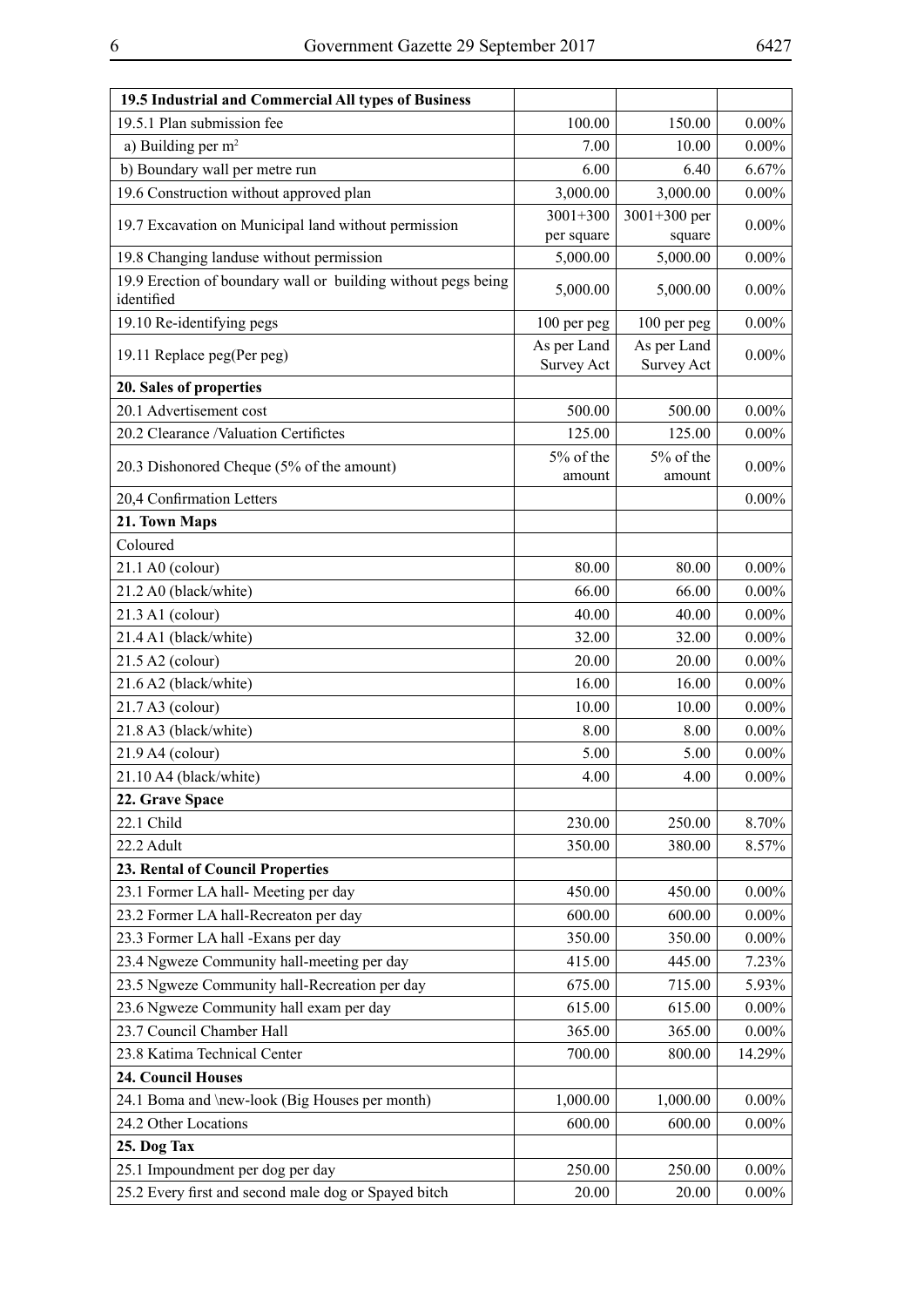| 25.3 For the third or every subsequet male dog or unspayed<br>bitch     | 25.00                         | 25.00                         | $0.00\%$ |
|-------------------------------------------------------------------------|-------------------------------|-------------------------------|----------|
| <b>26. Rentals Proclaimed Townships</b>                                 |                               |                               |          |
|                                                                         |                               |                               |          |
| 26.1 1% valuation amount per year                                       | 1% of valua-<br>tion per year | 1% of valua-<br>tion per year | $0.00\%$ |
|                                                                         | 20.00                         | 20.00                         | $0.00\%$ |
| 26.2 Agricultural land per hecter                                       |                               |                               |          |
| 27. Rental of informal settlement                                       |                               |                               |          |
| 27.1 Residential basic per year                                         | 600.00                        | 600.00                        | $0.00\%$ |
| 27.2 Bill Boards Fees per annuam                                        |                               |                               |          |
| 27.2.1 Bill boards (Big Size in Town)                                   | 870.00                        | 870.00                        | $0.00\%$ |
| 27.2.2 Bill boards (Big to Medium)                                      | 526.80                        | 526.80                        | $0.00\%$ |
| 27.2.3 Bill Boards (Advertsing Company) per month Big Bill<br>boards    | 1,581.25                      | 1,581.25                      | $0.00\%$ |
| 27.2.4 Bill Boards (Advertsing Company per month Small<br><b>Boards</b> | 900.00                        | 900.00                        | $0.00\%$ |
| 28. Tax Levies                                                          |                               |                               |          |
| 28.1 Tax Levies per month                                               | 50.00                         | 50.00                         | $0.00\%$ |
| 29. Plant Hire                                                          |                               |                               | $0.00\%$ |
| 29.1 Motor Grader                                                       | 850 per hour                  | 850 per hour                  | $0.00\%$ |
|                                                                         | 350 Per load                  | 350 Per load                  |          |
| 29.2 Sewer Suction                                                      | $+25$ per kilo-               | $+25$ per kilo-               | $0.00\%$ |
|                                                                         | meter                         | meter                         |          |
|                                                                         | 350 per load                  | 350 per load                  |          |
| 29.3 Tipper Truck                                                       | $+25$ per kilo-               | +25 per kilo-                 | $0.00\%$ |
|                                                                         | meter                         | meter                         |          |
| 29.4 Water Tanker (Big Tanker)                                          | 400 per load<br>$+25$ per KM  | 400 per load<br>$+25$ per KM  | $0.00\%$ |
| 29.5 Front End Loader                                                   | 500 per hour                  | 500 per hour                  | $0.00\%$ |
| 29.6 Bull Dozer                                                         | 850 per Hour                  | 850 per Hour                  | $0.00\%$ |
| 29.7 JCB Machine                                                        | 500 per hour                  | 500 per hour                  | $0.00\%$ |
| 30. Driving Fees                                                        |                               |                               |          |
| 30.1 Per animal irrespective of the distance driven                     | 2.00                          | 2.00                          | $0.00\%$ |
| 31. Fees for Branding in terms of reguration                            |                               |                               |          |
| 31.1 Per animal                                                         |                               |                               |          |
|                                                                         | 2.00                          | 2.00                          | $0.00\%$ |
| 31.2 Impoundment of Animals Per day                                     | 300.00                        | 300.00                        | $0.00\%$ |
| <b>32. Renting Sport Facilities</b>                                     |                               |                               |          |
| 32.1 Netball Court                                                      |                               |                               |          |
| 32.1.1 League games per month                                           | 400.00                        | 400.00                        | $0.00\%$ |
| 32.1.2 Per event                                                        | 500.00                        | 500.00                        | $0.00\%$ |
| 32.2 Volleyball Court                                                   |                               |                               |          |
| 32.2.1 League games per month                                           | 250.00                        | 250.00                        | $0.00\%$ |
| 32.2.2 Per event                                                        | 400.00                        | 400.00                        | $0.00\%$ |
| 32.3 Basketball                                                         |                               |                               |          |
| 32.3.1 League games per month                                           | 250.00                        | 250.00                        | $0.00\%$ |
| 32.3.2 Per event                                                        | 400.00                        | 400.00                        | $0.00\%$ |
| 32.4 Tennis Court                                                       |                               |                               |          |
| 32.4.1 Monthly charge per association                                   | 300.00                        | 300.00                        | $0.00\%$ |
| 32.4.2 Per event                                                        | 400.00                        | 400.00                        | $0.00\%$ |
|                                                                         | 20.00                         |                               | $0.00\%$ |
| 33. Fire fighting fees per month                                        |                               | 20.00                         |          |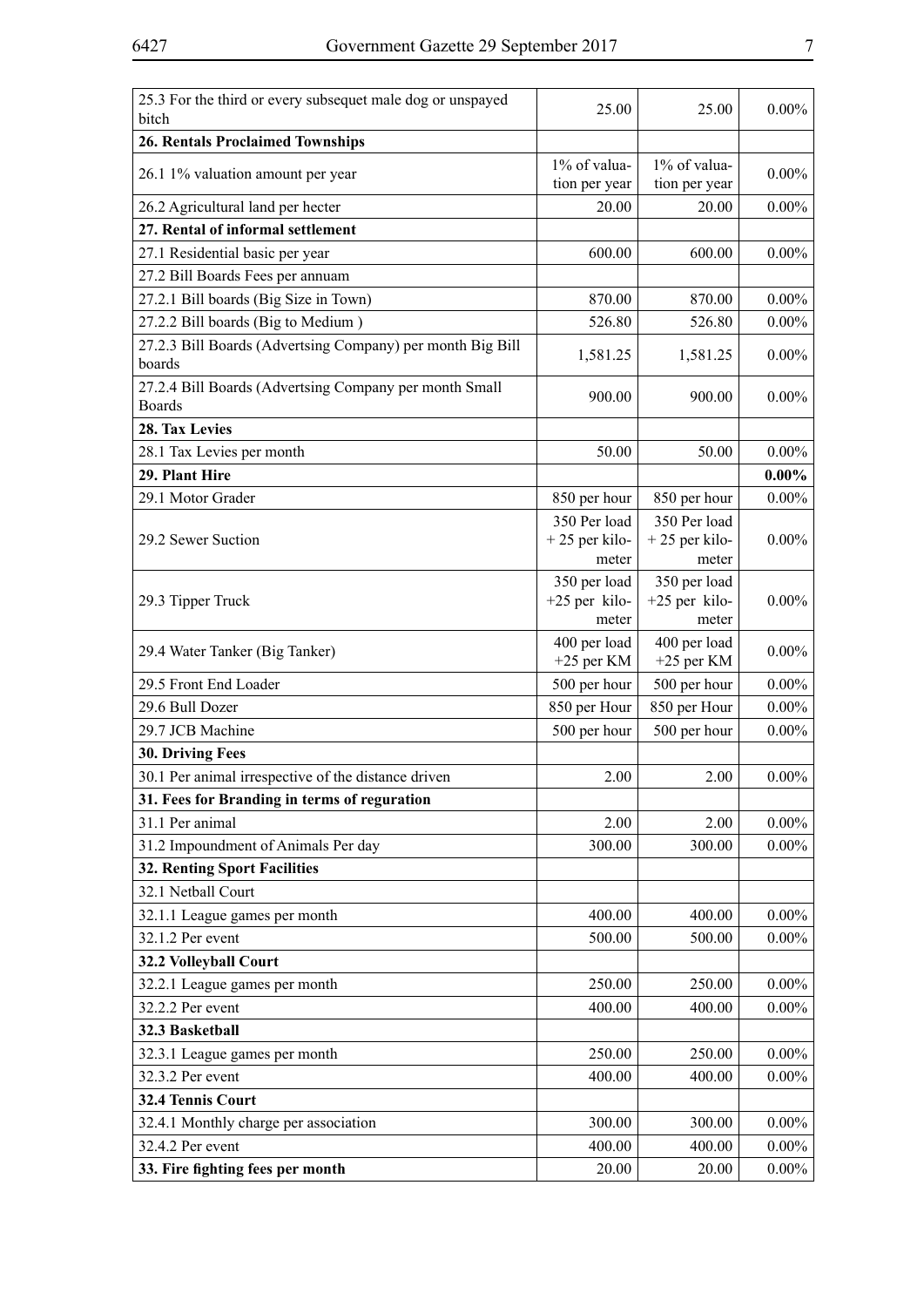| <b>34 Penalties and Fines</b>                                                                                                                                                        |          |          |          |
|--------------------------------------------------------------------------------------------------------------------------------------------------------------------------------------|----------|----------|----------|
| 34.1 Indecent Behaviour                                                                                                                                                              | 200.00   | 200.00   | $0.00\%$ |
| 34.2 Nuisance                                                                                                                                                                        | 150.00   | 150.00   | $0.00\%$ |
| 34.3 Littering                                                                                                                                                                       | 200.00   | 200.00   | $0.00\%$ |
| 34.4 Street Fundraising(Without Permission From Council                                                                                                                              | 250.00   | 250.00   | $0.00\%$ |
| 34.5 Exercise of Business in unathorised areas                                                                                                                                       | 150.00   | 150.00   | $0.00\%$ |
| 34.6 Illegal Dumping -Residentail                                                                                                                                                    | 500.00   | 500.00   | $0.00\%$ |
| 34.7 Illigal Dumping -Business                                                                                                                                                       | 1,000.00 | 1,000.00 | $0.00\%$ |
| 34.8 Illigal Dumping (Building Rubble) -Residentail                                                                                                                                  | 700.00   | 700.00   | $0.00\%$ |
| 34.9 Illigal Dum, ping (Building Rubble)-Business                                                                                                                                    | 2,000.00 | 2,000.00 | $0.00\%$ |
| 35. Fines as Per General Health Regulations 1969<br>(GN 121 of 1969)                                                                                                                 |          |          |          |
| 35.1 Premises and Dweling                                                                                                                                                            |          |          |          |
| 35.1.1 Person Overcrowing his/her premises                                                                                                                                           | 150.00   | 150.00   | $0.00\%$ |
| 35.2 Sanitary Accommodation For Workmen                                                                                                                                              |          |          |          |
| 35.2.1 Person erecting any building without sufficiet latrine<br>accommodation his/her workmen                                                                                       | 200.00   | 200.00   | $0.00\%$ |
| 35.3 Keeping of animals/Birds/Poulry                                                                                                                                                 |          |          |          |
| 35.3.1 Person Keeping /allowaing to keep animal/game/bird/<br>poultry causing a nuisance                                                                                             | 200.00   | 200.00   | $0.00\%$ |
| 35.4 Import of meat into Town Area                                                                                                                                                   |          |          |          |
| 35.4.1 Person introducing/allowaing to introduce butcher's<br>meat into area of urban local authority                                                                                | 200.00   | 200.00   | $0.00\%$ |
| 36.6 Hawkers                                                                                                                                                                         |          |          |          |
| 36.6.1 Hawkers with no registration certificate                                                                                                                                      | 200.00   | 200.00   | $0.00\%$ |
| 37.7 Barbers and hairdreesrs                                                                                                                                                         |          |          |          |
| 37.7.1 Barber/hairdresser failing to keep apparatus and other<br>equipment in clean/sanitary condition                                                                               | 150.00   | 150.00   | $0.00\%$ |
| 37.7.2 Barber/hairresser operating without the necessary<br>disinfecting box apparatus                                                                                               | 150.00   | 150.00   | $0.00\%$ |
| 37.8.1 Person selling food through a food vending machine not<br>approved by a health officer                                                                                        | 200.00   | 200.00   | $0.00\%$ |
| 37.8.2 Person conducting business without the registration<br>certificate                                                                                                            | 300.00   | 300.00   | $0.00\%$ |
| 37.8.3 Person carrying on a trade failing to register in terms of<br>the general health regulations                                                                                  | 300.00   | 300.00   | $0.00\%$ |
| 37.8.4 Person hinders/obstructs a health officer in execution of<br>any duty /refuses to furnish information required                                                                | 250.00   | 250.00   | $0.00\%$ |
| 37.8.5 Person selling certain canned foodstuffs which are<br>blown rusted of damaged                                                                                                 | 150.00   | 150.00   | $0.00\%$ |
| 37.8.6 Person selling confectionary and other processed meat<br>products without the necessary protection against flies $\&$ dust                                                    | 150.00   | 150.00   | $0.00\%$ |
| 37.8.7 Person selling meal/similair products/spicies infested<br>with weevils/insects                                                                                                | 150.00   | 150.00   | $0.00\%$ |
| 37.8.8 Person enagged in foodstuffs business failing to<br>maintain premises/containers/vehicle repairs                                                                              | 150.00   | 150.00   | $0.00\%$ |
| 37.8.9 Person engaged in foodstuffs business selling foodstuffs<br>other than uncooked food/vegetable/eggs/wrapped ice cream/<br>bakeryproducts not from a fixed registered premises | 150.00   | 150.00   | $0.00\%$ |
| 37.8.10 Person engged in foodstuffs business using unclean<br>vessel/utensil/container/paper for containing/wrapping of food                                                         | 150.00   | 150.00   | $0.00\%$ |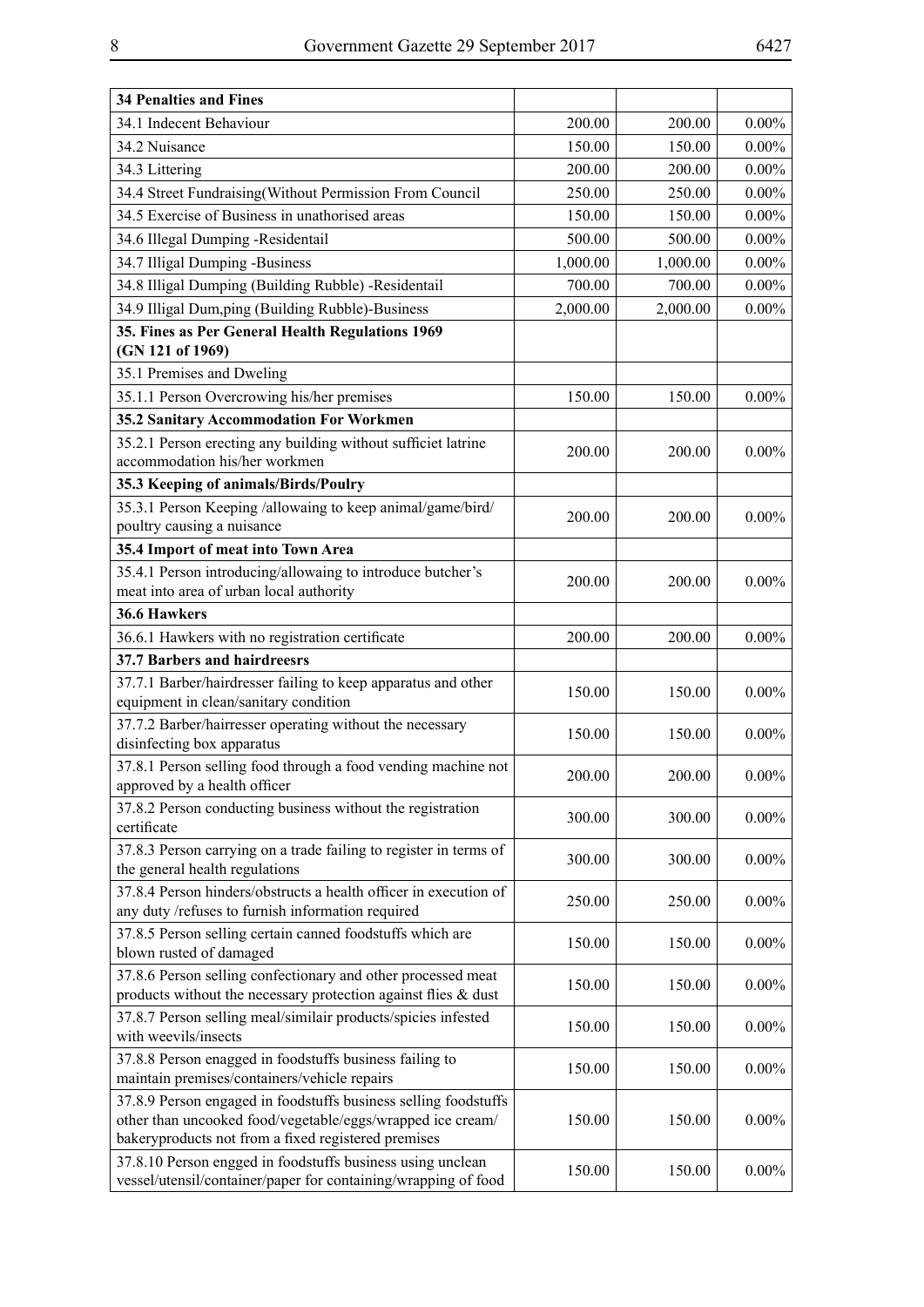| 37.8.11 Person engaged in foodstuffs business failing to<br>prevent food from being handled unnecessary                                           | 150.00                                     | 150.00                           | $0.00\%$ |
|---------------------------------------------------------------------------------------------------------------------------------------------------|--------------------------------------------|----------------------------------|----------|
| 37.8.12 Person engaged in foodstuffs business failing to<br>protect food to be delivered to the customer from<br>contamination by dust/dirt/flies | 150.00                                     | 150.00                           | $0.00\%$ |
| 37.8.13 Person engaged in foodstuffs business failing to<br>proviode clean overralls to his/her employees                                         | 200.00                                     | 200.00                           | $0.00\%$ |
| 37.8.14 Person engaged in foodstuffs business failing to ensure<br>that overalls are worn at all times                                            | 200.00                                     | 200.00                           | $0.00\%$ |
| 37.8.15 Person engaged in foodstuffs business failing to keep<br>such overalls in change rooms when not in use                                    | 150.00                                     | 150.00                           | $0.00\%$ |
| 37.8.16 Person engaged in foodstuffs business failing to<br>provide hot and cold runing water/soap/clean towels                                   | 150.00                                     | 150.00                           | $0.00\%$ |
| 38. Accommodation: Guest House                                                                                                                    |                                            |                                  |          |
| 38.1 Single room                                                                                                                                  | 300.00                                     | 300.00                           | $0.00\%$ |
| 38.2 Executive room                                                                                                                               | 350.00                                     | 350.00                           | $0.00\%$ |
| <b>39. Swimming pool Admission Fees</b>                                                                                                           |                                            |                                  |          |
| Monday to Sundays, Public Holidays included per session                                                                                           |                                            |                                  |          |
| 39.1 Persons 18 years and older (per person)                                                                                                      | 15.00                                      | 15.00                            | $0.00\%$ |
| 39.2 Children of school going age (per Child)                                                                                                     | 10.00                                      | 10.00                            | $0.00\%$ |
| 39.3 Pre-school Children, 2-6 years old per child                                                                                                 | 10.00                                      | 10.00                            | $0.00\%$ |
| 39.4 Persons 60 years and older who can produce proof<br>thereof and retarded persons 9 per person)                                               | 10.00                                      | 10.00                            | $0.00\%$ |
| 40. Fire mainatence services                                                                                                                      |                                            |                                  |          |
| 40.1 Fire services property levies: residential<br>monthly                                                                                        | 2.50                                       | 2.50                             | $0.00\%$ |
| 40.2 Fire services property levies :businesess monthly                                                                                            | 5.00                                       | 5.00                             | $0.00\%$ |
| 40.3 Special services call out fees: Within town Bounadry                                                                                         | 200 per call<br>$+$ N\$15 per<br>km        | $200$ per call +<br>N\$15 per km | $0.00\%$ |
| 40.4 Special services call out fees:Outside Town                                                                                                  | 350 per call<br>$+$ N\$25 per<br><b>KM</b> | $350$ per call +<br>N\$25 per KM | $0.00\%$ |
| 40.5 Duplicate invoces                                                                                                                            |                                            | 2.00                             |          |
| 50. Interest Rate                                                                                                                                 | $12\%$ per<br>annuam                       | $12\%$ per<br>annuam             | $0.00\%$ |

 $\overline{\phantom{a}}$  , where  $\overline{\phantom{a}}$ 

#### **L. LILUNGWE ACTING CHIEF EXCUTIVE OFFICER**

#### **L. SHAMALAZA THE CHAIRPERSON OF MANAGEMENT COMMITTEE**

**G. M. SIMATAA THE MAYOR**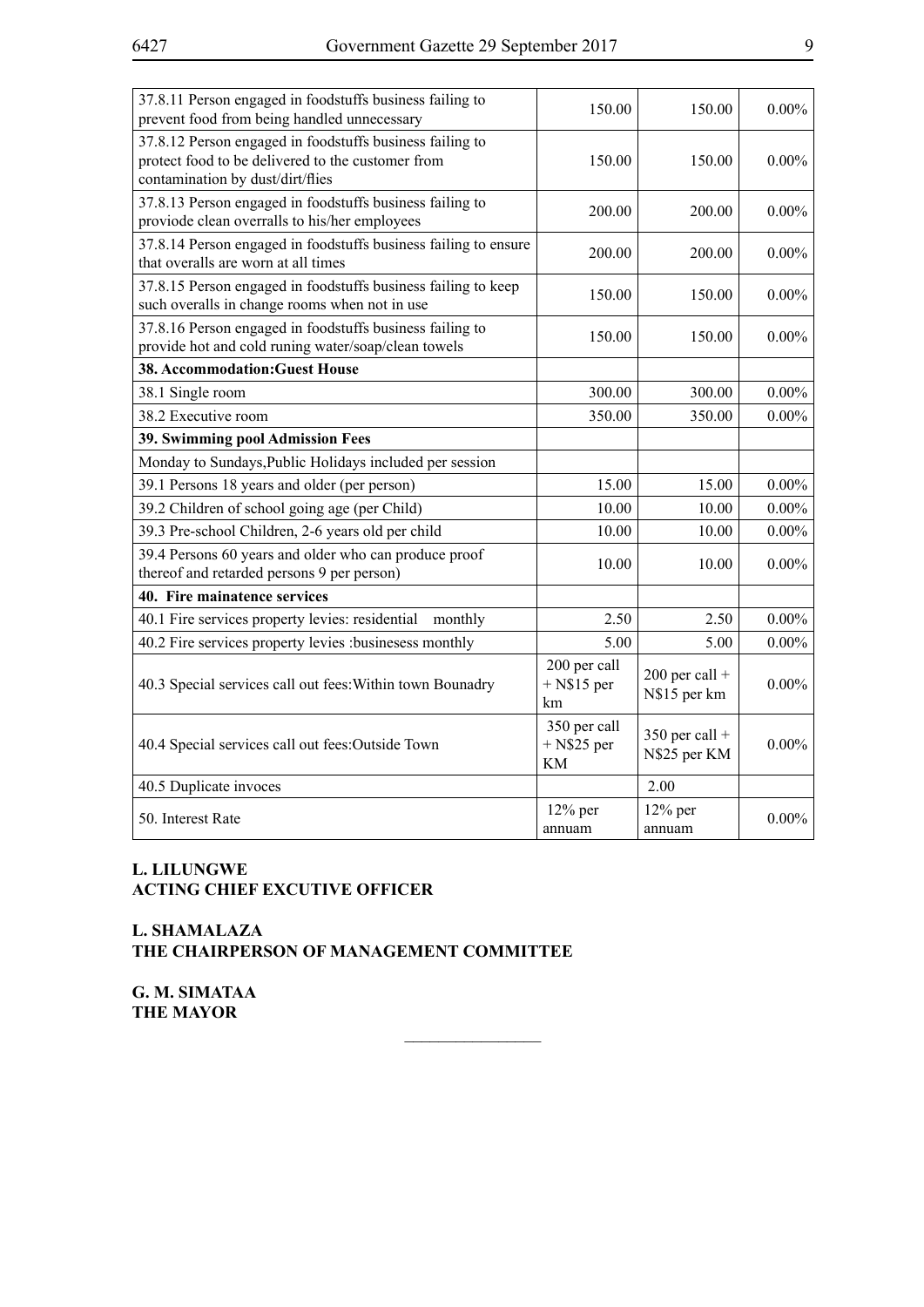### **GOBABIS MUNICIPALITY**

No. 406 2017

#### TARIFFS 2017/2018

The Council of the Gobabis Municipality, under section 30(1)(u) of the Local Authorities Act , 1992 (Act No. 23 of 1992, as amended, determine its charges, fees and other moneys receivable in respect of any services rendered during the financial year ending 30 June 2018 as set out in this Electricity Tariffs Schedule with effect from 1 July 2017.

| <b>ELECTRICITY TARIFFS</b>                     |                                                      |                                                        |                                  |
|------------------------------------------------|------------------------------------------------------|--------------------------------------------------------|----------------------------------|
| <b>Tariff Description</b>                      | <b>Existing</b><br><b>Tariff</b><br>2016/2017<br>N\$ | <b>Proposed</b><br><b>Tariff</b><br>2017 / 2018<br>N\$ | <b>Increase</b><br>$\frac{0}{0}$ |
| 1. SINGLE PHASE                                |                                                      |                                                        |                                  |
| 15 amps                                        | 65.97                                                | 71.00                                                  | $7.62\%$                         |
| 20 amps                                        | 107.40                                               | 116.00                                                 | $8.0\%$                          |
| 25 amps                                        | 121.40                                               | 132.00                                                 | 8.7%                             |
| 30 amps                                        | 135.40                                               | 147.00                                                 | 8.6%                             |
| 35 amps                                        | 149.40                                               | 163.00                                                 | 9.1%                             |
| 40 amps                                        | 163.40                                               | 178.00                                                 | 8.9%                             |
| 45 amps                                        | 177.40                                               | 194.00                                                 | 9.4%                             |
| 50 amps                                        | 191.40                                               | 209.00                                                 | $9.2\%$                          |
| 55 amps                                        | 205.40                                               | 225.00                                                 | 9.5%                             |
| 60 amps                                        | 219.40                                               | 240.00                                                 | 9.4%                             |
| Fixed per month 15 amps                        | 31.47                                                | 33.00                                                  | 4.9%                             |
| Fixed per month 20 - 60 amps                   | 51.40                                                | 54.00                                                  | 5.1%                             |
| Capacity charge per month 15 amps              | 2.41                                                 | 2.50                                                   | 3.7%                             |
| Capacity charge per month 20 - 60 amps         | 2.94                                                 | 3.10                                                   | 5.4%                             |
| Basic /month= $N$$ 54.00 + ( $N$$ 3.10 x Amps) |                                                      |                                                        |                                  |
| Charge per unit (kwh)                          |                                                      |                                                        |                                  |
| High season (June, July & August)              |                                                      |                                                        |                                  |
| Single phase 15 amps                           | 1.5                                                  | 1.58                                                   | $5.3\%$                          |
| Single phase 20 - 60 amps                      | 1.73                                                 | 1.82                                                   | $5.2\%$                          |
| <b>ECB</b> Levy                                | 0.02                                                 | 0.01900                                                | $5.0\%$                          |
| <b>NEF Levy</b>                                | 0.01                                                 | 0.01120                                                | 12.0%                            |
| Charge per unit (kwh)                          |                                                      |                                                        |                                  |
| Low season (Sept. 2017 - May 2018)             |                                                      |                                                        |                                  |
| Single phase 15 amps                           | 1.5                                                  | 1.58                                                   | 5.3%                             |
| Single phase 20 - 60 amps                      | 1.73                                                 | 1.82                                                   | $5.2\%$                          |
| <b>ECB</b> Levy                                | 0.02                                                 | 0.01900                                                | $4.7\%$                          |
| <b>NEF Levy</b>                                | 0.01                                                 | 0.01120                                                | 4.7%                             |
| 2. THREE PHASE                                 |                                                      |                                                        |                                  |
| $3 \times 15$ amps                             | 206                                                  | 219.00                                                 | $6.31\%$                         |
| $3 \times 20$ amps                             | 251                                                  | 267.00                                                 | $6.37\%$                         |
| $3 \times 25$ amps                             | 296                                                  | 315.00                                                 | $6.42\%$                         |
| $3 \times 30$ amps                             | 341                                                  | 363.00                                                 | 6.45%                            |
| $3 \times 35$ amps                             | 386                                                  | 411.00                                                 | 6.48%                            |
| $3 \times 40$ amps                             | 431                                                  | 459.00                                                 | $6.50\%$                         |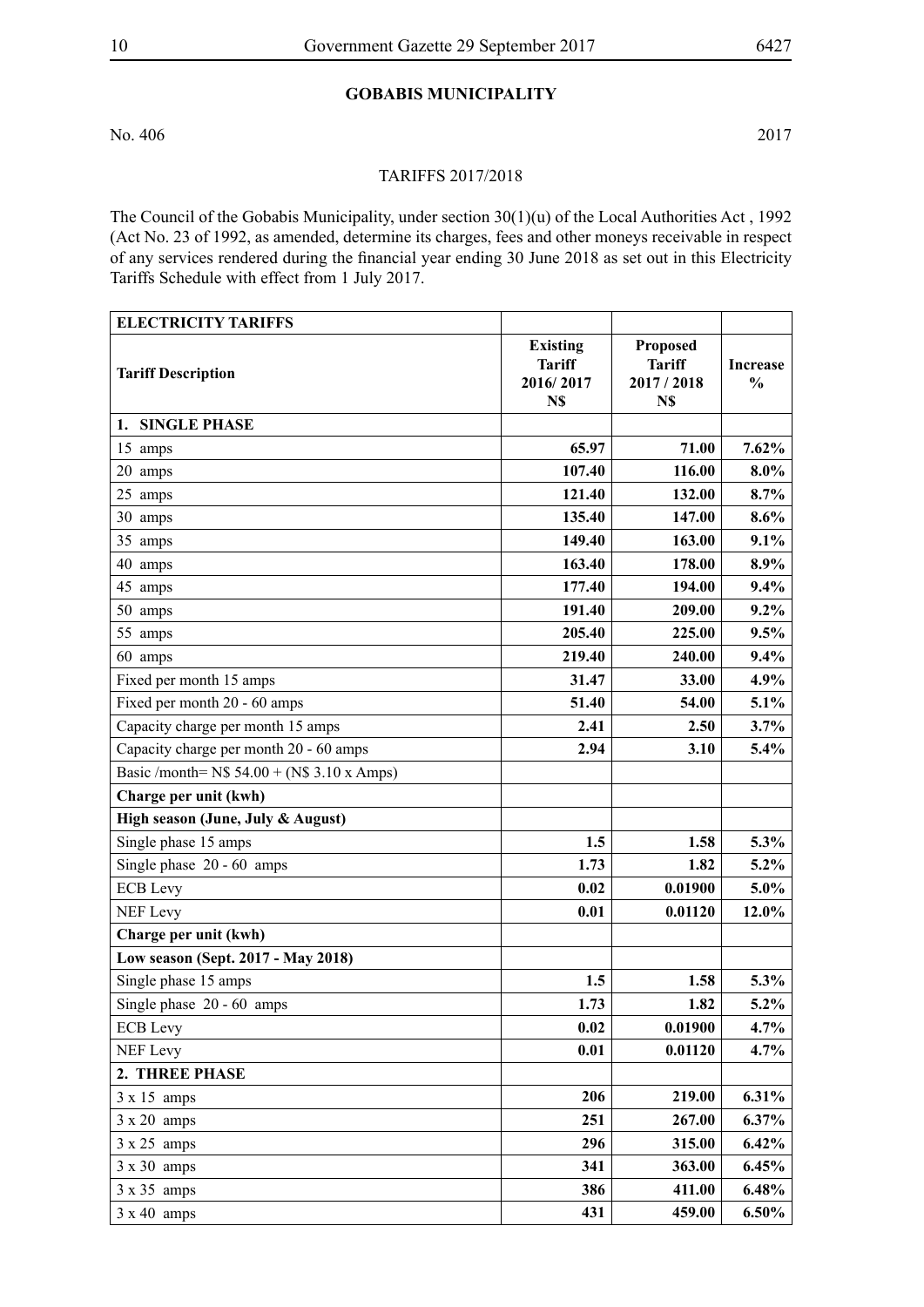| $3 \times 45$ amps                              | 476      | 507.00    | 6.51%    |
|-------------------------------------------------|----------|-----------|----------|
| $3 \times 50$ amps                              | 521      | 555.00    | 6.53%    |
| $3 \times 55$ amps                              | 566      | 603.00    | 6.54%    |
| $3 \times 60$ amps                              | 611      | 651.00    | 6.55%    |
| Fixed per month                                 | 71.0     | 75.00     | 5.63%    |
| Capacity charge per month 15 amps               | 3.0      | 3.20      | 6.67%    |
| Capacity charge per month 20 - 60 amps          | 3.0      | 3.20      | 6.67%    |
| Basic/Month N\$ $75.00 + (7. X Amps)$           |          |           |          |
| Charge per unit (kwh)                           |          |           |          |
| High season (June, July & August 2017)          |          |           |          |
| Three phase 15 amps                             | 1.7      | 1.79      | 5.3%     |
| Three phase 20 - 300 amps                       | 1.95     | 2.05      | 5.1%     |
| <b>ECB</b> Levy                                 | 0.02     | 0.01900   | 4.7%     |
| <b>NEF Levy</b>                                 | 0.01     | 0.01120   | 4.7%     |
| Charge per unit (kwh)                           |          |           |          |
| Low season (Sept. 2017 - May 2018)              |          |           |          |
| Three phase 15 amps                             | 1.24     | 1.30      | 4.7%     |
| Three phase 20 - 300 amps                       | 1.42     | 1.49      | 4.7%     |
| <b>ECB</b> Levy                                 | 0.02     | 0.019     | 4.7%     |
| <b>NEF Levy</b>                                 | 0.01     | 0.011     | 4.7%     |
| 3. BULK CONSUMERS                               |          |           |          |
| <b>Basic Charges</b>                            |          |           |          |
| $3 \times 70$ amps                              | 5407.6   | 5,675.00  | 4.94%    |
| $3 \times 80$ amps                              | 6063.22  | 6,363.00  | 4.94%    |
| 3 x 100 amps                                    | 7374.47  | 7,739.00  | 4.94%    |
| $3 \times 125$ amps                             | 9014.06  | 9,459.00  | 4.94%    |
| 3 x 150 amps                                    | 10652.60 | 11,179.00 | 4.94%    |
| $3 \times 160$ amps                             | 11308.22 | 11,867.00 | 4.94%    |
| 3 x 200 amps                                    | 13930.72 | 14,619.00 | 4.94%    |
| $3 \times 225$ amps                             | 15570.31 | 16,339.00 | 4.94%    |
| 3 x 250 amps                                    | 17208.85 | 18,059.00 | 4.94%    |
| $3 \times 300$ amps                             | 20486.97 | 21,499.00 | 4.94%    |
| Charge per unit (kwh)                           |          |           |          |
| High season (June, July & August 2017)          |          |           |          |
| Three phase 70 - 300 amps                       | 1.95     | 2.05      | $5.1\%$  |
| <b>ECB</b> Levy                                 | 0.02     | 0.01900   | 4.7%     |
| <b>NEF Levy</b>                                 | 0.01     | 0.01120   | $4.7\%$  |
| Charge per unit (kwh)                           |          |           |          |
| Low season (Sept. 2017 - May 2018)              |          |           |          |
| Three phase 70 - 300 amps                       | 1.42     | 1.49      | 4.7%     |
| <b>ECB</b> Levy                                 | 0.02     | 0.01900   | 4.7%     |
| <b>NEF Levy</b>                                 | 0.01     | 0.01120   | 4.7%     |
| <b>4. KVA LPU CONSUMERS</b>                     |          |           |          |
| Minimum 70% of declaredd demand will be charged |          |           |          |
| Basic per month                                 | 818.22   | 859.00    | 4.98%    |
| Capacity charge                                 | 65.56    | 68.80     | 4.94%    |
| Maximum Demand                                  | 141.62   | 149.00    | $5.21\%$ |
| <b>ECB</b> Levy                                 | 0.02     | 0.01900   | 4.7%     |
| <b>NEF Levy</b>                                 | 0.01     | 0.01120   | $4.7\%$  |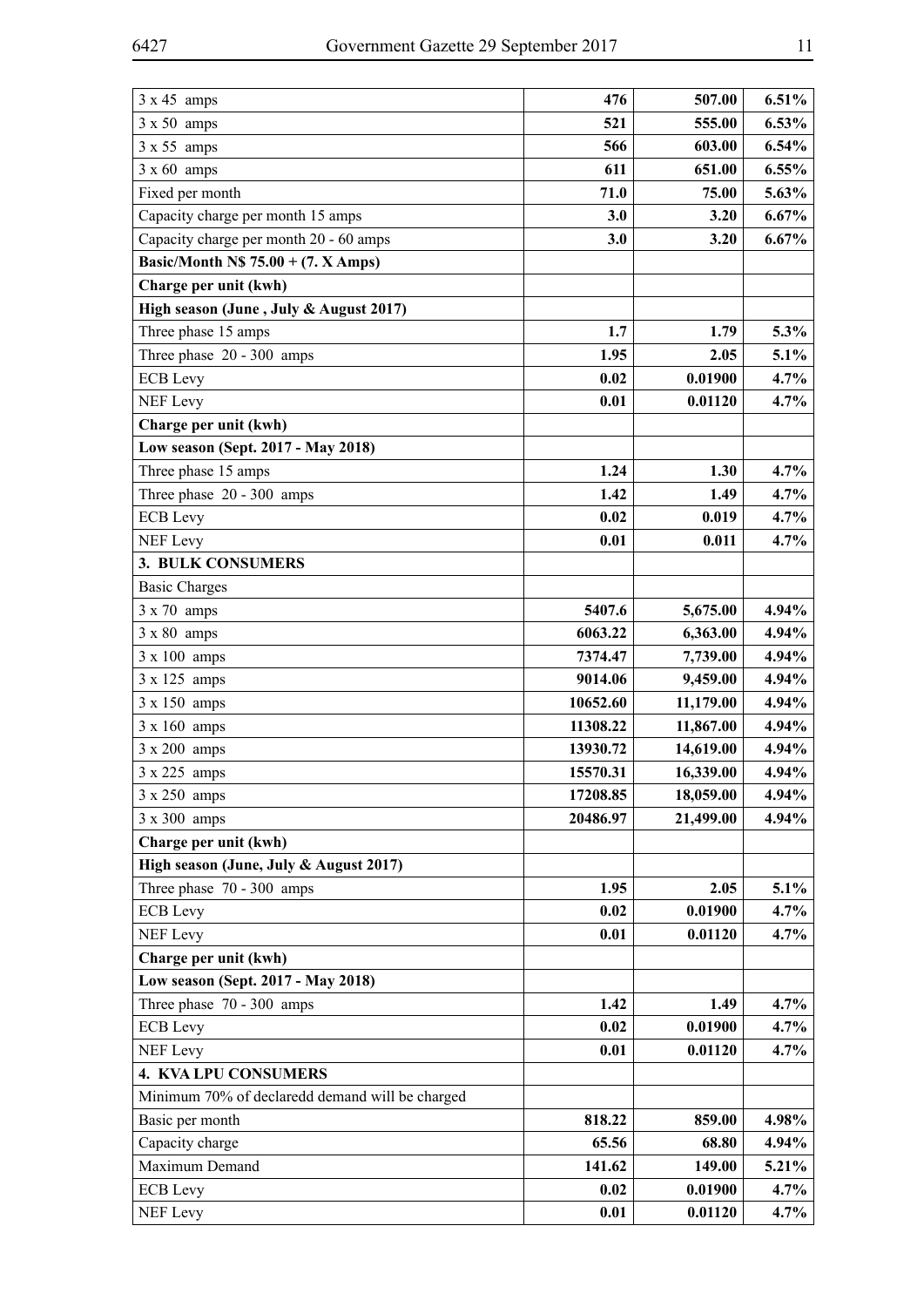| Fixed per month N\$ 800.00                                            |        |         |       |
|-----------------------------------------------------------------------|--------|---------|-------|
| Maximum Demand N\$ 140.00 / KVA / Month-(Min 70%<br>Decleared Demand) |        |         |       |
| LPU Bulk Basic / Month= $N$800.00 + (N$65 x Amps)$                    |        |         |       |
| Charge per unit (kwh)                                                 |        |         |       |
|                                                                       |        |         |       |
| High season (June, July & August 2017)                                |        |         |       |
| Three phase 70 - 300 amps                                             | 1.95   | 2.05    | 5.1%  |
| <b>ECB</b> Levy                                                       | 0.02   | 0.01900 | 4.7%  |
| <b>NEF Levy</b>                                                       | 0.01   | 0.01120 | 4.7%  |
| Charge per unit (kwh)                                                 |        |         |       |
| Low season (Sept. 2017 - May 2018)                                    |        |         |       |
| Three phase 70 - 300 amps                                             | 1.42   | 1.49    | 4.70% |
| <b>ECB</b> Levy                                                       | 0.02   | 0.01900 | 4.7%  |
| <b>NEF Levy</b>                                                       | 0.01   | 0.01120 | 12.0% |
| <b>5. TOU TARIFFS</b>                                                 |        |         |       |
| Large Power User (KVA - LPU)                                          |        |         |       |
| High season (June, July & August 2017)                                |        |         |       |
| Basic per month                                                       | 818.22 | 859.00  | 4.98% |
| Charge per unit (kwh)                                                 |        |         |       |
| Peak                                                                  | 2.71   | 2.85    | 5.17% |
| Standard                                                              | 1.72   | 1.81    | 5.23% |
| Off Peak                                                              | 1.29   | 1.35    | 4.70% |
| Fixed per month                                                       | 818.22 | 859.00  | 4.98% |
| Maximum demand min. 70% declared demand                               | 141.62 | 149.00  | 5.21% |
| Capacity charge                                                       | 65.56  | 68.80   | 4.94% |
| LPU bulk basic /month = $N$$ 780.00 +(62.50 x amps)                   |        |         |       |
| <b>ECB</b> Levy                                                       | 0.02   | 0.01900 | 4.7%  |
| <b>NEF Levy</b>                                                       | 0.01   | 0.01120 | 4.7%  |
| Low season (Sept. 2017 - May 2018)                                    |        |         |       |
| Basic charge                                                          | 818.22 | 859.00  | 4.7%  |
| Charge per unit (kwh)                                                 |        |         |       |
| Peak                                                                  | 1.78   | 1.87    | 5.06% |
| Standard                                                              | 1.57   | 1.65    | 5.10% |
| Off Peak                                                              | 1.24   | 1.30    | 4.70% |
| Maximum demand                                                        | 141.62 | 148.28  | 4.70% |
| <b>ECB</b> Levy                                                       | 0.02   | 0.01900 | 4.7%  |
| <b>NEF Levy</b>                                                       | 0.01   | 0.01120 | 4.7%  |
| <b>6. PRE-PAID ELECTRICITY</b>                                        |        |         |       |
| Charge per unit (all seasons)                                         | 1.88   | 1.97    | 4.70% |
| <b>ECB</b> Levy                                                       | 0.02   | 0.01900 | 4.7%  |
| <b>NEF Levy</b>                                                       | 0.01   | 0.01120 | 4.7%  |
| 7. OTHER CHARGES PER MONTH                                            |        |         |       |
| a) Sign / advertisement board (s) with electricity                    |        |         |       |
| Basic charge                                                          | 48     | 51.00   | 6.25% |
|                                                                       | 1.76   | 1.85    | 5.11% |
| Charges per unit - High & Low Seasons                                 | 0.02   | 0.01900 | 4.7%  |
| <b>ECB</b> Levy                                                       |        |         |       |
| <b>NEF Levy</b>                                                       | 0.01   | 0.01120 | 4.7%  |
| b) Undevelop erven                                                    |        |         |       |
| Basic charge                                                          | 93.36  | 99.00   | 4.7%  |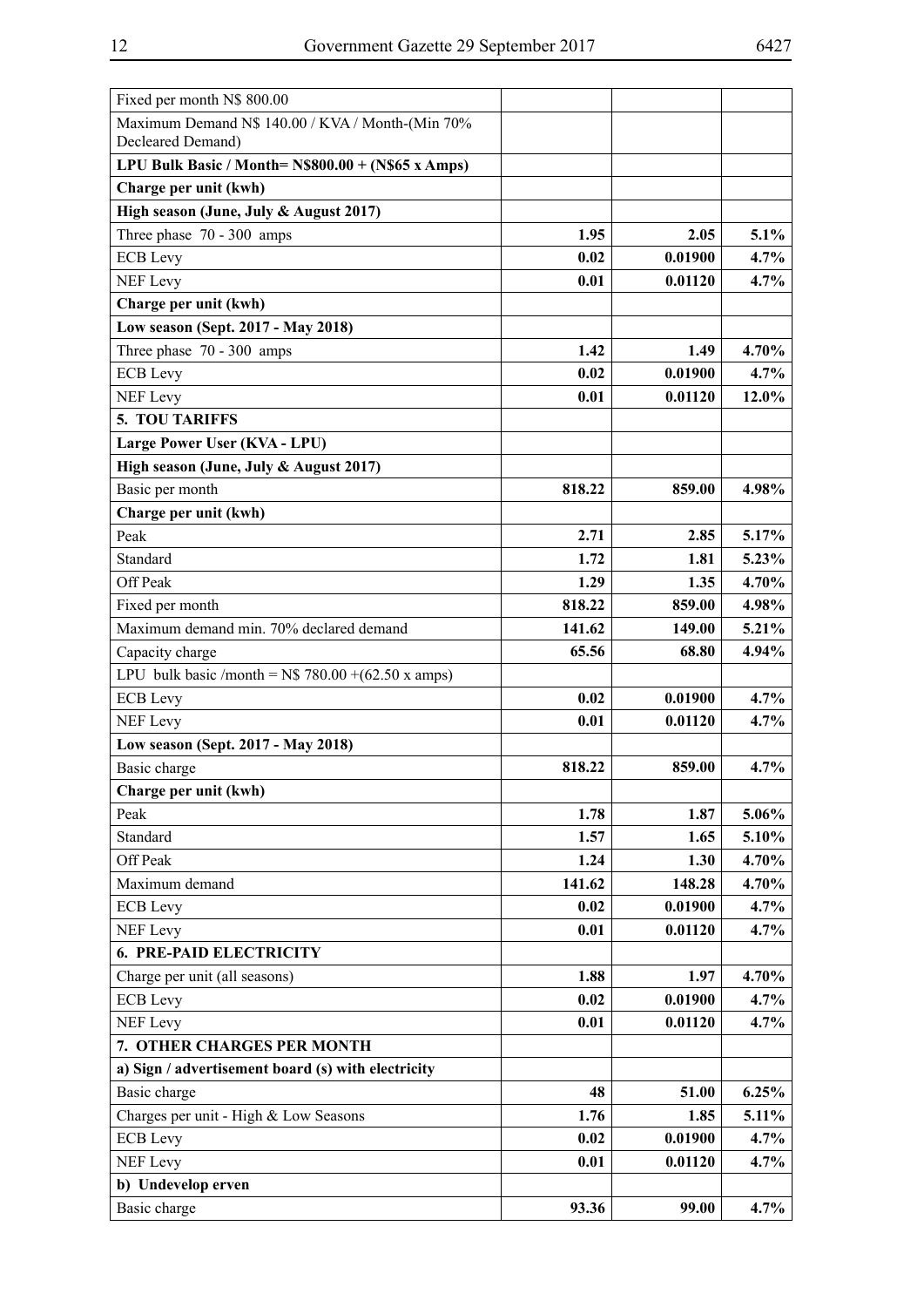| <b>ECB</b> Levy                                                                                                  | 0.02                    | 0.01900                 |          |
|------------------------------------------------------------------------------------------------------------------|-------------------------|-------------------------|----------|
| <b>NEF Levy</b>                                                                                                  | 0.01                    | 0.01120                 |          |
| c) Fixed rates                                                                                                   |                         |                         |          |
| <b>Basic Charge</b>                                                                                              | 7371.32                 | 7,740.00                | $5.0\%$  |
| Charge per unit - High & Low Seasons                                                                             | 0.56                    | 0.67                    | 4.7%     |
| <b>ECB</b> Levy                                                                                                  | 0.02                    | 0.01900                 | 4.7%     |
| <b>NEF</b> Levy                                                                                                  | 0.01                    | 0.01120                 | 4.7%     |
| d) Huis Deon Louw                                                                                                |                         |                         |          |
| <b>Basic Charge</b>                                                                                              | 5356.19                 | 5,624.00                | 5.0%     |
| Charge per unit - High & Low Seasons                                                                             | 0.85                    | 0.89                    | 4.7%     |
| <b>ECB</b> Levy                                                                                                  | 0.02                    | 0.01900                 | 4.7%     |
| <b>NEF Levy</b>                                                                                                  | 0.01                    | 0.01120                 | 4.7%     |
| NOTES: All above charges were stated without VAT.<br>Therefore, VAT will be added for non-residential consumers. |                         |                         |          |
| <b>8. CONSUMER DEPOSITS</b>                                                                                      |                         |                         |          |
| <b>Resindent Owner</b>                                                                                           | 712.80                  | 746.30                  | 4.7%     |
| <b>Resindent Tenant</b>                                                                                          | 834.90                  | 874.14                  | 4.7%     |
| <b>Businesses</b>                                                                                                | 3 months<br>average for | 3 months<br>average for | $0.0\%$  |
|                                                                                                                  | consumption             | consumption             |          |
| Starting/Minimum consumer deposit for small business                                                             |                         | 4,000.00                | new      |
| 9. OTHER SUNDRY CHARGES                                                                                          |                         |                         |          |
| 1) Re-connection after disconnected for non-payment of<br>account:                                               | 350.00                  | 366.45                  | 4.7%     |
| 2) Fees for meter test and refundable if meter is faulty:                                                        | 250.00                  | 261.75                  | 4.7%     |
| 3) Fees for changing of ampere                                                                                   | 500.00                  | 523.50                  | 4.7%     |
| 4) Single Phase Conversional Meter                                                                               | 750.00                  | 785.25                  | 4.7%     |
| 5) Single Phase Pre-paid Meter                                                                                   | 1,800.00                | 1,884.60                | 4.7%     |
| 6) 3 x Phase prepaid Meter                                                                                       | 3,000.00                | 3,141.00                | 4.7%     |
| 7) 3 x Phase Conversional Meter                                                                                  | 2,500.00                | 2,617.50                | 4.7%     |
|                                                                                                                  | 200.00                  | 209.40                  | 4.7%     |
| 8) Replacement of back / front plate of prepaid box<br>10. ELECTRICITY INITIAL / NEW CONNECTION                  |                         |                         |          |
| 1) Single phase meter (conversional) p/connection and<br>Inspection                                              | 2,100.00                | 2,198.70                | 4.7%     |
| 2) 3 x phase meter (conversional) p/connection and<br>Inspection                                                 | 3,500.00                | 3,664.50                | 4.7%     |
| 3) Single phase meter (pre-paid) p/connection and<br>Inspection                                                  | 1,800.00                | 1,884.60                | 4.7%     |
| 4) 3 x phase meter (pre-paid) p/connection and Inspection                                                        | 3,000.00                | 3,141.00                | 4.7%     |
| * Take Note: The Connection fee is consist of a cable and<br>circuit breaker                                     |                         |                         |          |
| All costs included VAT                                                                                           |                         |                         |          |
| 11. Illegal connections                                                                                          |                         |                         |          |
| a) Residential - per offence:<br>N\$ 2,000.00 or 6 months imprisonment or both<br>$=$                            | 5,000.00                | 5,500.00                | $10.0\%$ |
| b) All types of businesses - per offence:<br>N\$ 2,000.00 or 6 months imprisonment or both                       | 8,000.00                | 8,800.00                | $10.0\%$ |
| 12. Fine or Penalty Charges                                                                                      |                         |                         |          |
| a) Electrical Contractor Registration Fee                                                                        | 500.00                  | 525.00                  | $5.0\%$  |
| b) Electrical Contractor Annual Fee                                                                              | 250.00                  | 262.50                  | $5.0\%$  |